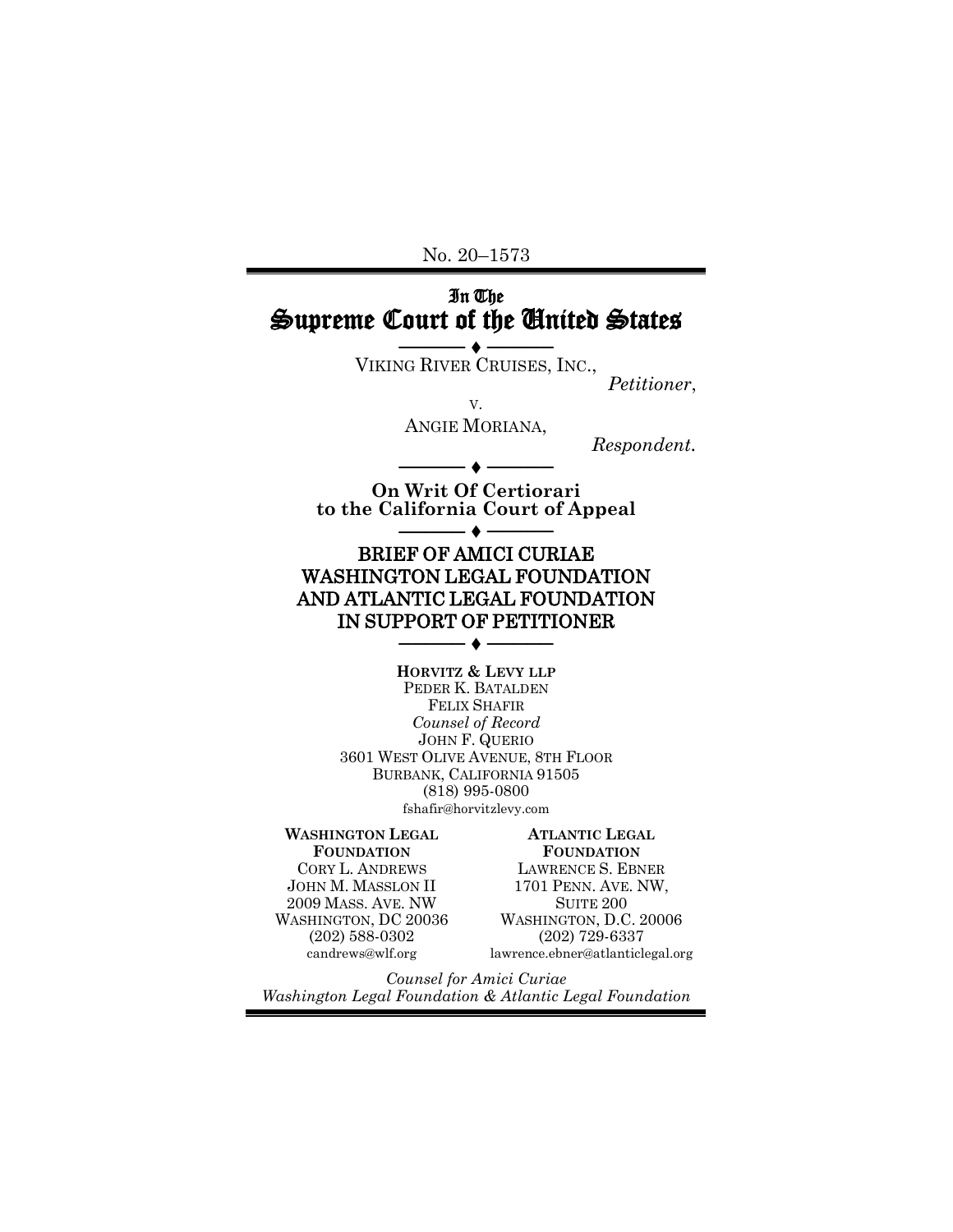## **TABLE OF CONTENTS**

|              | INTEREST OF AMICI CURIAE 1                                                                                                                                                          |  |
|--------------|-------------------------------------------------------------------------------------------------------------------------------------------------------------------------------------|--|
|              |                                                                                                                                                                                     |  |
|              |                                                                                                                                                                                     |  |
| $\mathbf{L}$ | THE FAA PREEMPTS THE ISKANIAN<br>RULE'S PROHIBITION AGAINST<br>PAGA REPRESENTATIVE-ACTION                                                                                           |  |
| II.          | CALIFORNIA COURTS CANNOT<br>EVADE THE FAA'S MANDATE BY<br>LABELING PAGA ACTIONS AS QUI<br>TAM ACTIONS BECAUSE PAGA<br>CLAIMS ARE NOT GOVERNMENTAL                                   |  |
|              |                                                                                                                                                                                     |  |
| III.         | THE FAA APPLIES TO PAGA CLAIMS<br>EVEN IF THEY ARE<br>GOVERNMENTAL CLAIMS17                                                                                                         |  |
|              | $A_{\cdot}$<br>Governmental claims are subject<br>to the FAA under <i>Epic</i> .17                                                                                                  |  |
|              | <b>B.</b><br>Even absent <i>Epic</i> , the FAA covers<br>qui tam claims because they<br>belong to the relator, who can<br>bind the government to<br>arbitration of those claims. 20 |  |

i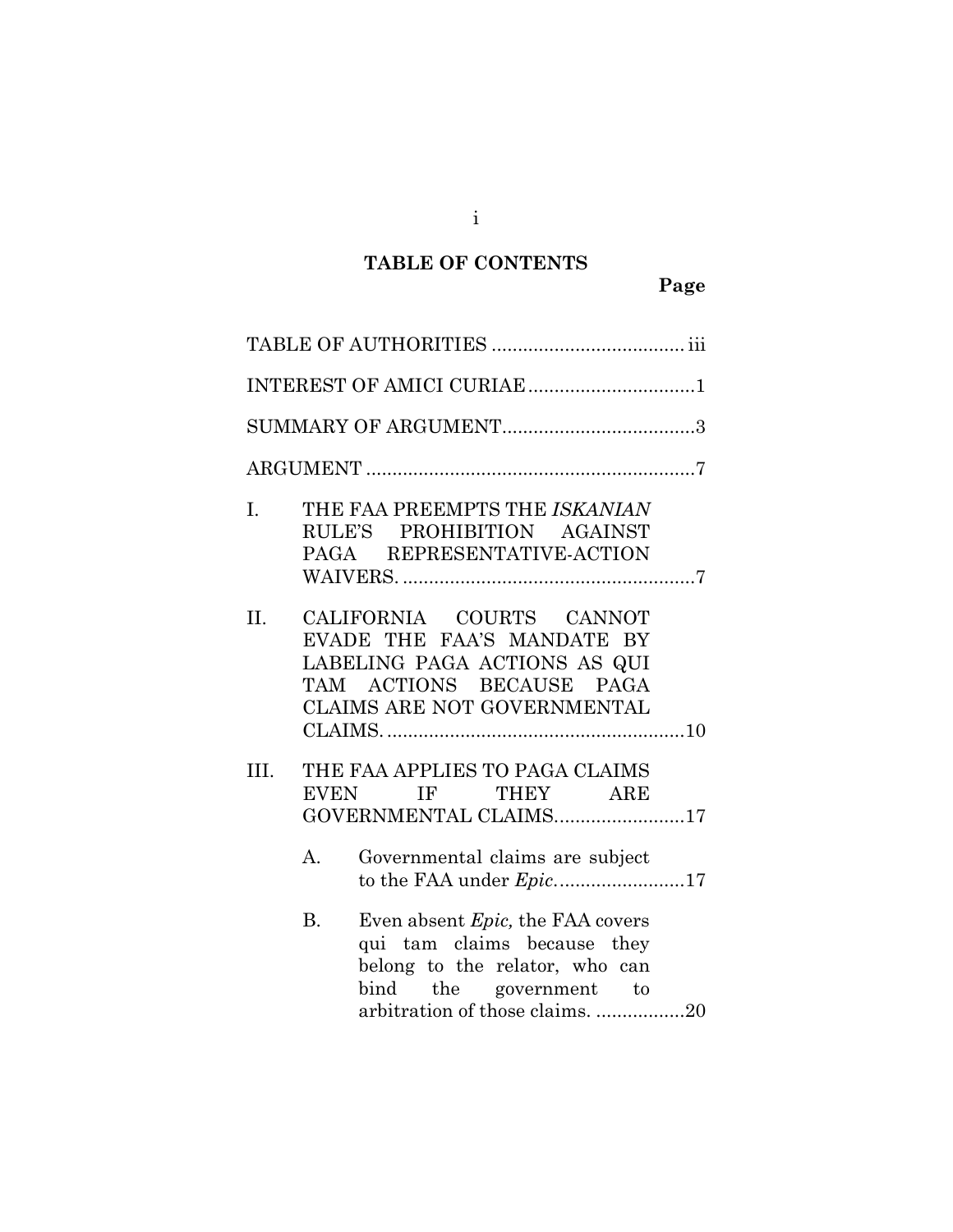|     | $C_{\cdot}$<br>Regardless, the FAA still applies<br>because the named plaintiffs<br>control the prosecution of the |
|-----|--------------------------------------------------------------------------------------------------------------------|
|     | IV. THE FAA'S SAVING CLAUSE DOES<br>NOT PREVENT THE FAA FROM<br>PREEMPTING ISKANIAN'S PAGA                         |
|     |                                                                                                                    |
| V — | RESPONDENT'S CONCERNS ABOUT<br>THE WAIVER OF REPRESENTATIVE<br>PAGA CLAIMS CANNOT RENDER                           |
|     | THE FAA INAPPLICABLE30                                                                                             |
|     |                                                                                                                    |

ii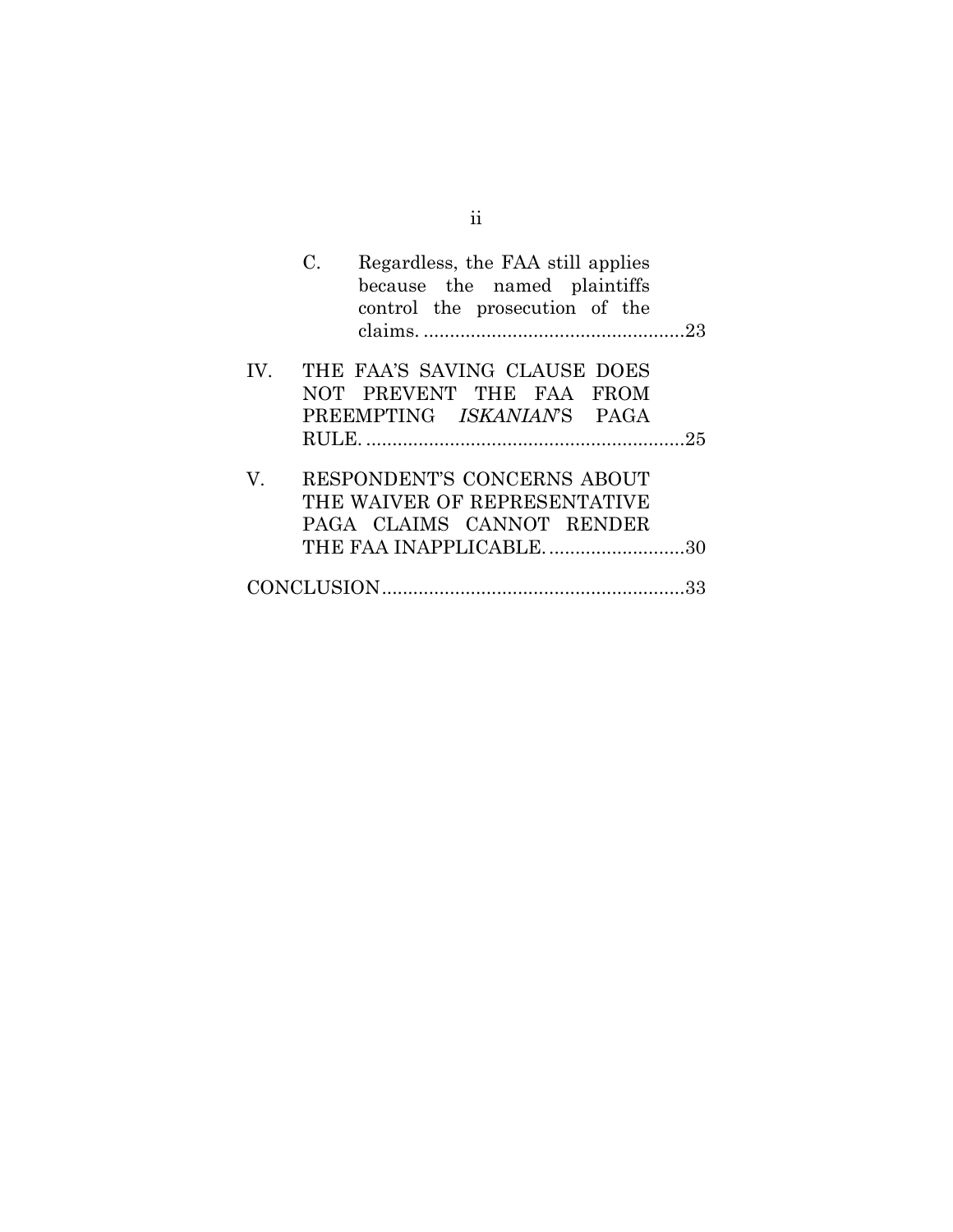## **TABLE OF AUTHORITIES**

# **Page(s)**

## **Cases**

| Am. Express Co. v. Italian Colors Rest.,                             |
|----------------------------------------------------------------------|
| Amalgamated Transit Union, Loc. 1756<br>$v.$ Superior $Ct.$ ,        |
| Arias v. Superior Ct.,                                               |
| AT&T Mobility LLC v. Concepcion,                                     |
| Brooks v. AmeriHome Mortg. Co.,<br>260 Cal. Rptr. 3d 428             |
| Correia v. NB Baker Elec., Inc.,<br>244 Cal. Rptr. 3d 177            |
| Davis v. O'Melveny & Myers,<br>485 F.3d 1066 (9th Cir. 2007)16, 17   |
| Deck v. Miami Jacobs Bus. Coll. Co.,<br>No. 12-cv-63, 2013 WL 394875 |
| DIRECTV, Inc. v. Imburgia,                                           |

iii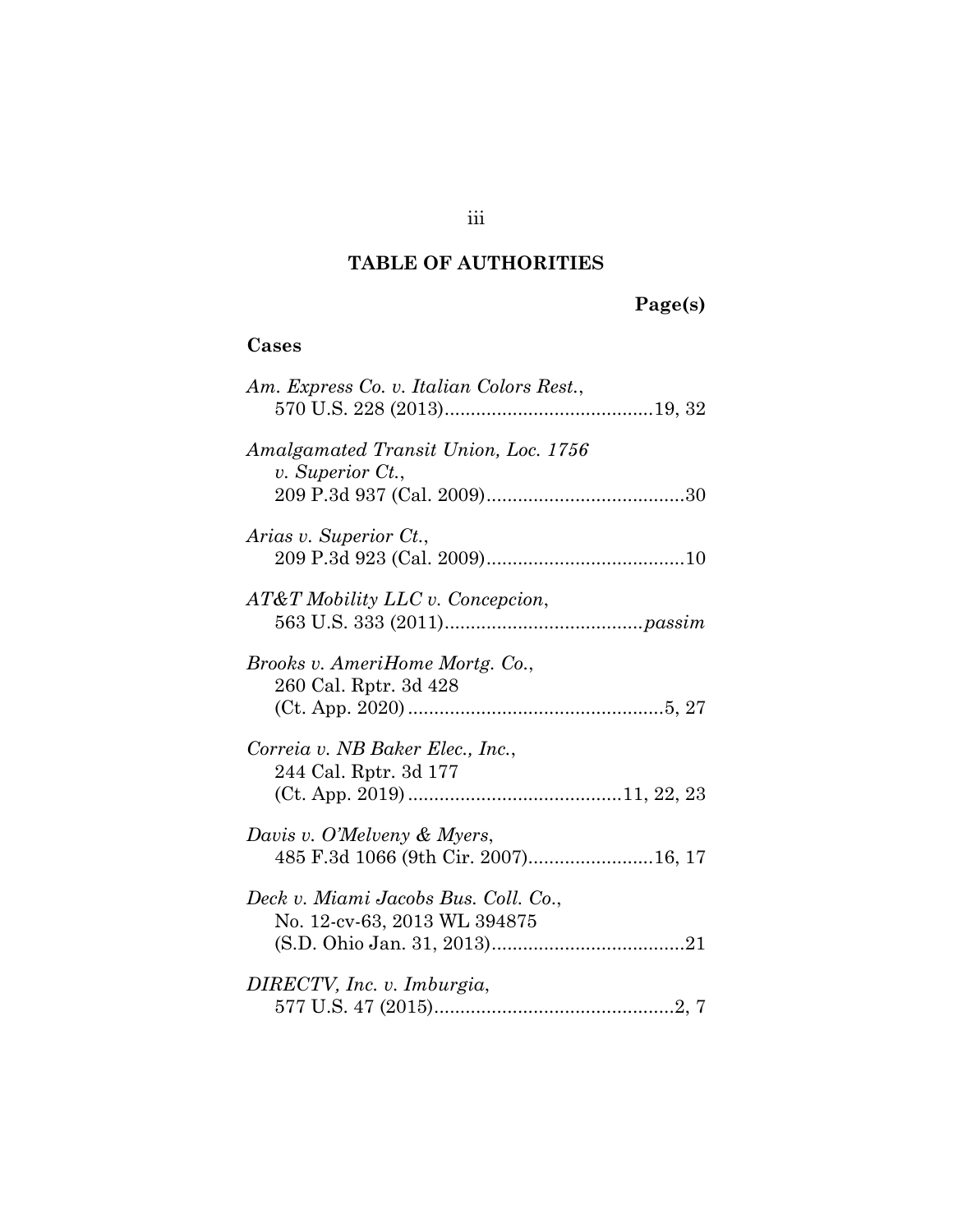| Driscoll v. Granite Rock Co.,<br>No. 1-08-CV-103426, 2011 WL 10366147                                                                      |
|--------------------------------------------------------------------------------------------------------------------------------------------|
| Epic Sys. Corp. v. Lewis,                                                                                                                  |
| Equal Employment Opportunity<br>Commission v. Waffle House, Inc.,                                                                          |
| Espinoza v. Hepta Run, Inc.,<br>No. B306292, 2022 WL 167770                                                                                |
| Ferguson v. Corinthian Coll., Inc.,                                                                                                        |
| Gilmer v. Interstate/Johnson Lane Corp.,                                                                                                   |
| Goodwin v. Elkins & Co.,                                                                                                                   |
| Gregg v. Uber Techs., Inc.,<br>No. B302925, 2021 WL 1561297<br>(Cal. Ct. App. Apr. 21, 2021),<br>petition for cert. filed, 2021 WL 4353008 |
| Gurley v. Hunt,                                                                                                                            |
| Hobbs v. Verizon Cal.,<br>No. B228482, 2011 WL 2937148                                                                                     |

iv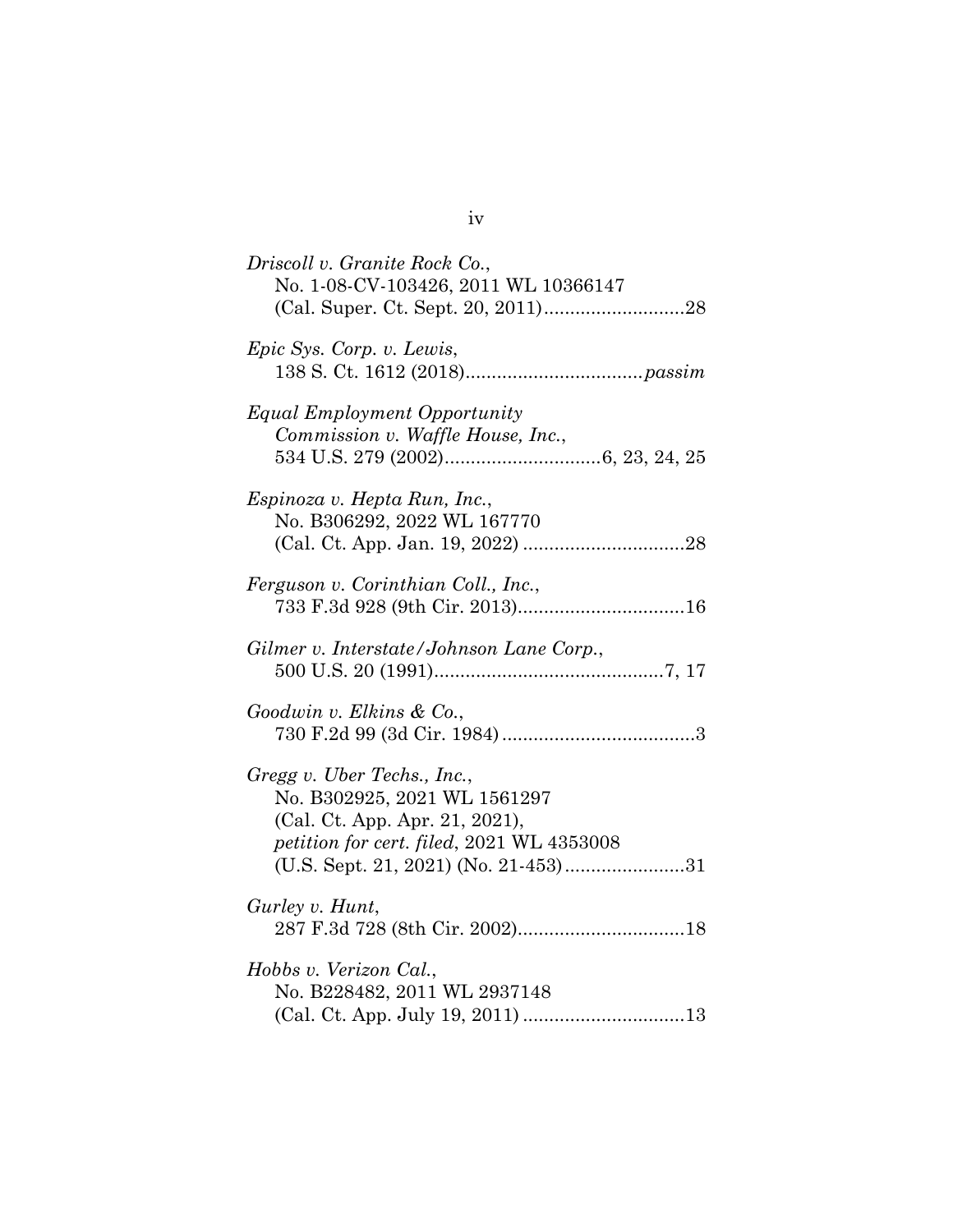| Huff v. Securitas Sec. Servs.,<br>233 Cal. Rptr. 3d 502 (Ct. App. 2018)10            |
|--------------------------------------------------------------------------------------|
| Iskanian v. CLS Transportation<br>Los Angeles, LLC,                                  |
| Kim v. Reins Int'l Cal., Inc.,                                                       |
| Kindred Nursing Ctrs. Ltd. P'ship<br>v. Clark,                                       |
| Lamps Plus, Inc. v. Varela,                                                          |
| Linder v. Thrifty Oil Co.,                                                           |
| Magadia v. Wal-Mart Assocs., Inc.,<br>999 F.3d 668 (9th Cir. 2021)12, 13, 14, 15, 23 |
| Marmet Health Care Ctr., Inc. v. Brown,                                              |
| Mendoza v. Nordstrom, Inc.,                                                          |
| Mitsubishi Motors Corp. v. Soler<br>Chrysler-Plymouth, Inc.,                         |
| Murphy Oil USA, Inc.,                                                                |

v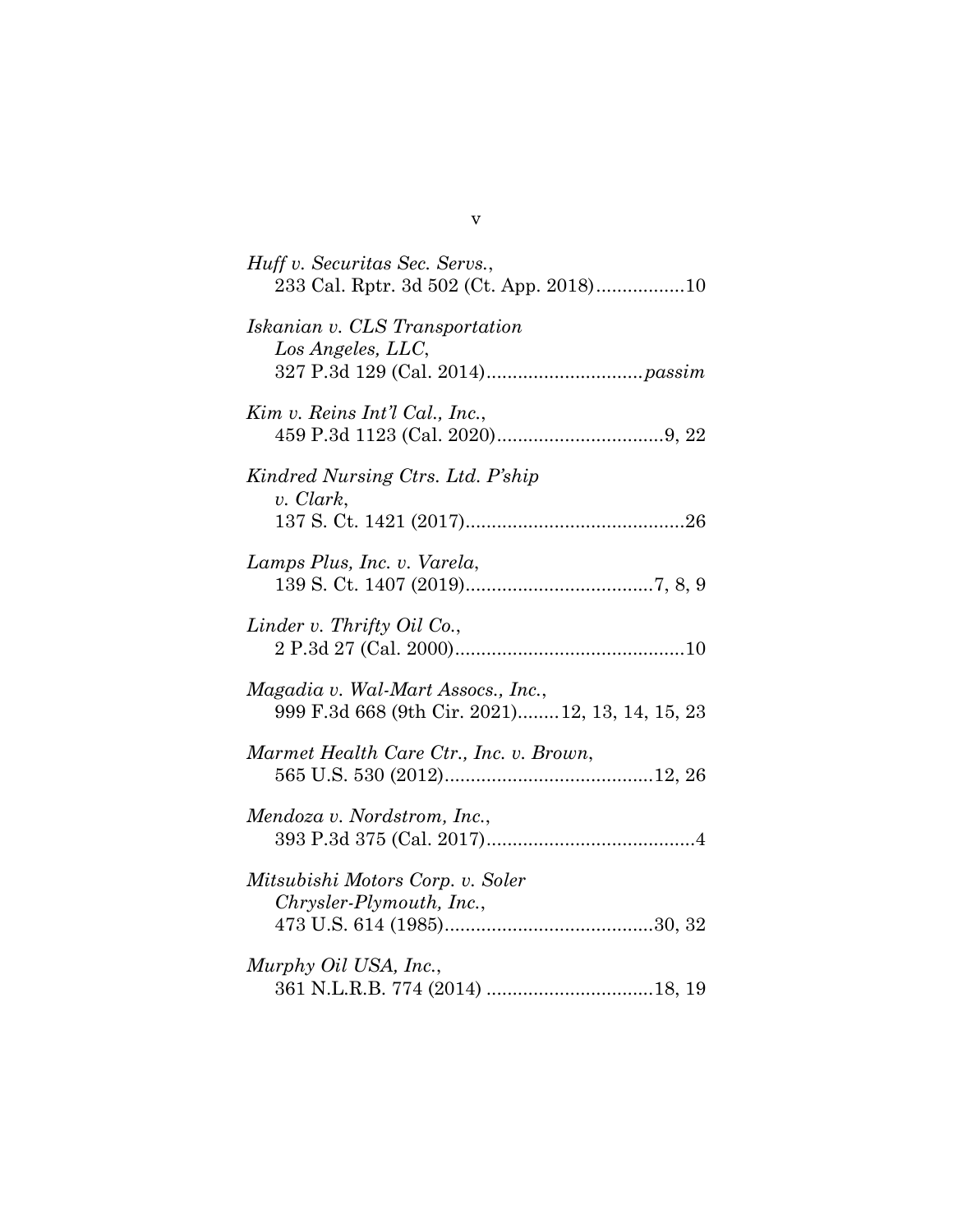| Murphy Oil USA, Inc. v. N.L.R.B.,<br>808 F.3d 1013 (5th Cir. 2015)17, 18, 19                                                             |
|------------------------------------------------------------------------------------------------------------------------------------------|
| NAACP v. Button,                                                                                                                         |
| Nanavati v. Adecco USA, Inc.,<br>99 F. Supp. 3d 1072 (N.D. Cal. 2015)15                                                                  |
| Nitro-Lift Techs., L.L.C. v. Howard,                                                                                                     |
| People v. Uber Techs., Inc.,<br>270 Cal. Rptr. 3d 290 (Ct. App. 2020)31                                                                  |
| Perry v. Thomas,                                                                                                                         |
| Porter v. Nabors Drilling USA, L.P.,                                                                                                     |
| Preston v. Ferrer,                                                                                                                       |
| Rivas v. Coverall N. Am., Inc.,<br>842 F. App'x 55 (9th Cir. 2021),<br>petition for cert. filed, 2021 WL<br>3772913 (U.S. Aug. 20, 2021) |
| Sakkab v. Luxottica Retail N. Am., Inc.,                                                                                                 |
| Shearson/Am. Express, Inc. v. McMahon,                                                                                                   |

vi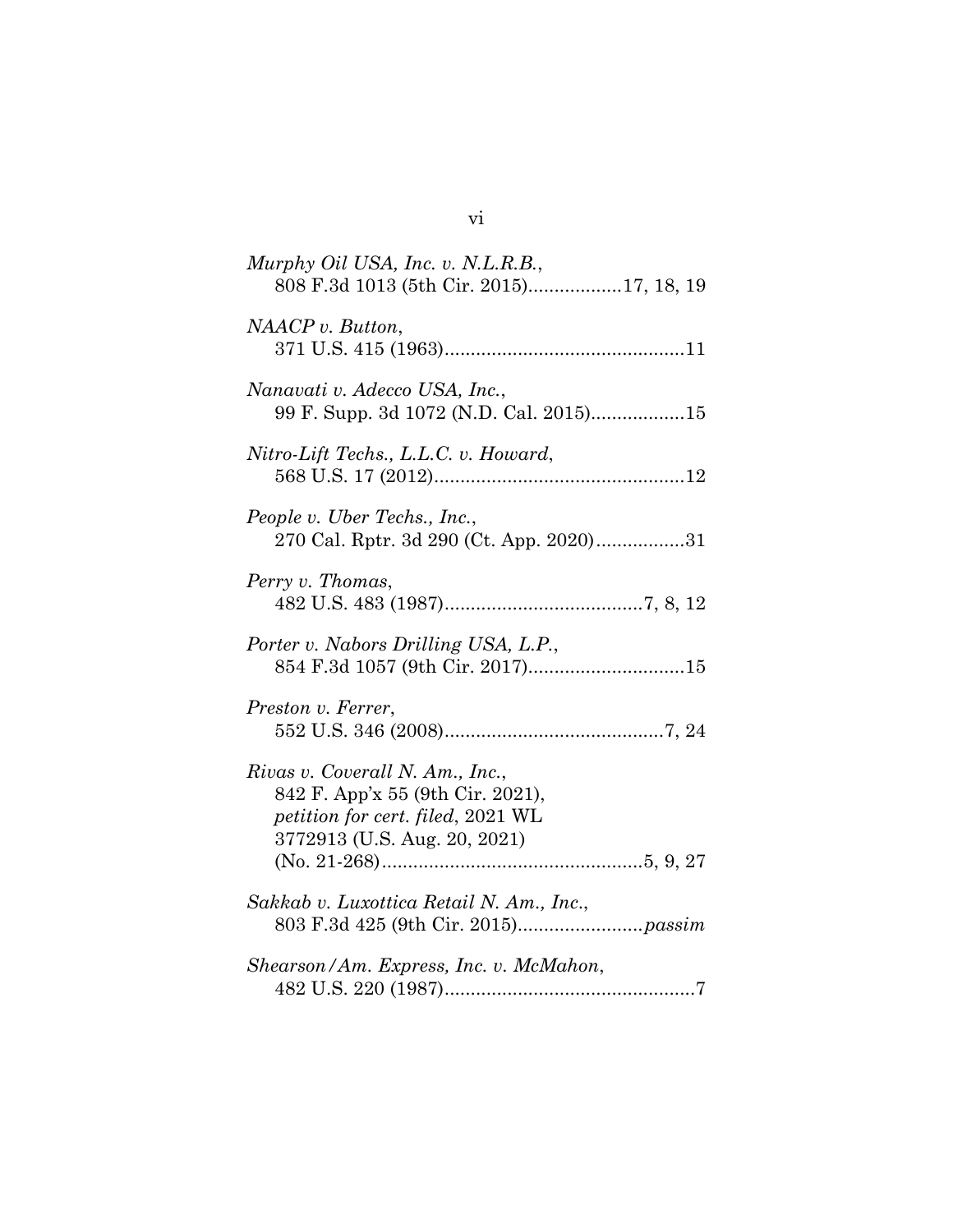| Sprint Comme'ns Co. v. APCC Servs., Inc.,                                                                                              |
|----------------------------------------------------------------------------------------------------------------------------------------|
| State ex rel. Bartlett v. Miller,<br>197 Cal. Rptr. 3d 673 (Ct. App. 2016)13                                                           |
| State v. Pac. Bell Tel. Co.,                                                                                                           |
| Teimouri v. Macy's, Inc.,<br>No. D060696, 2013 WL 2006815                                                                              |
| Turrieta v. Lyft, Inc.,<br>284 Cal. Rptr. 3d 767 (Ct. App. 2021),<br>petition for review granted,<br>2022 WL 57711 (Cal. Jan. 5, 2022) |
| United States ex rel. Eisenstein v.<br>City of New York,<br>556 U.S. 929 (2009)12, 20, 21, 22                                          |
| United States ex rel. Hicks v. Evercare Hosp.,<br>No. 12-cv-887, 2015 WL 4498744                                                       |
| United States ex rel. Ritchie v. Lockheed<br>Martin Corp.,<br>558 F.3d 1161 (10th Cir. 2009)20, 21                                     |
| United States v. Bankers Ins. Co.,                                                                                                     |
| Valdez v. Terminix Int'l Co. Ltd.,<br>681 F. App'x 592 (9th Cir. 2017) 21                                                              |

## vii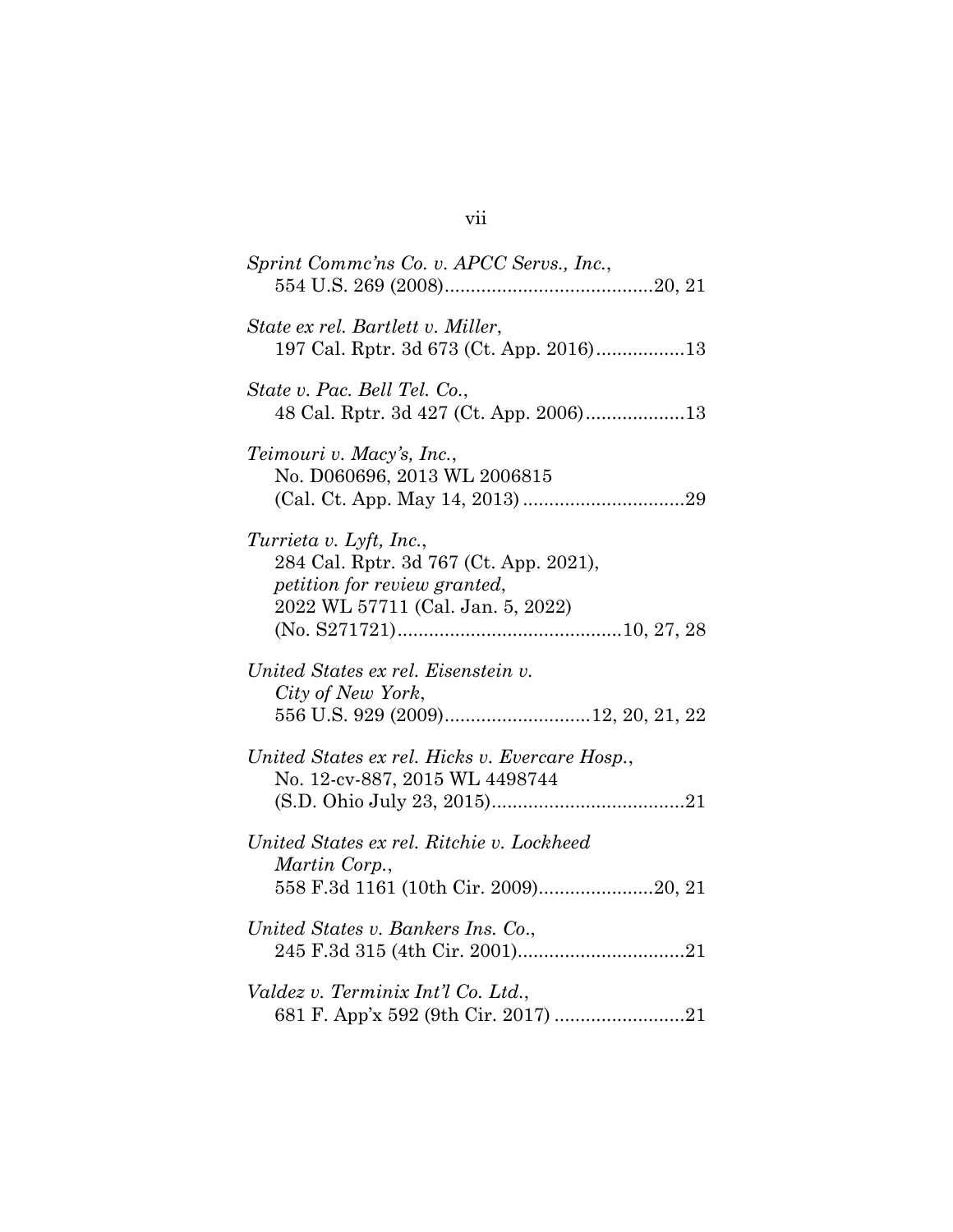## viii

| Vt. Agency of Nat. Res. v. United States<br>ex rel. Stevens, |
|--------------------------------------------------------------|
|                                                              |
| Wesson v. Staples the Off. Superstore, LLC,                  |
| 283 Cal. Rptr. 3d 846                                        |
|                                                              |
| <i>Williams v. Superior Ct.,</i>                             |
|                                                              |
| Wisconsin v. J.C. Penney Co.,                                |
|                                                              |
| ZB, N.A. v. Superior Ct.,                                    |
|                                                              |
| Constitutions                                                |
|                                                              |
| United States Constitution                                   |
|                                                              |
|                                                              |

# **Rules**

|--|--|--|--|--|--|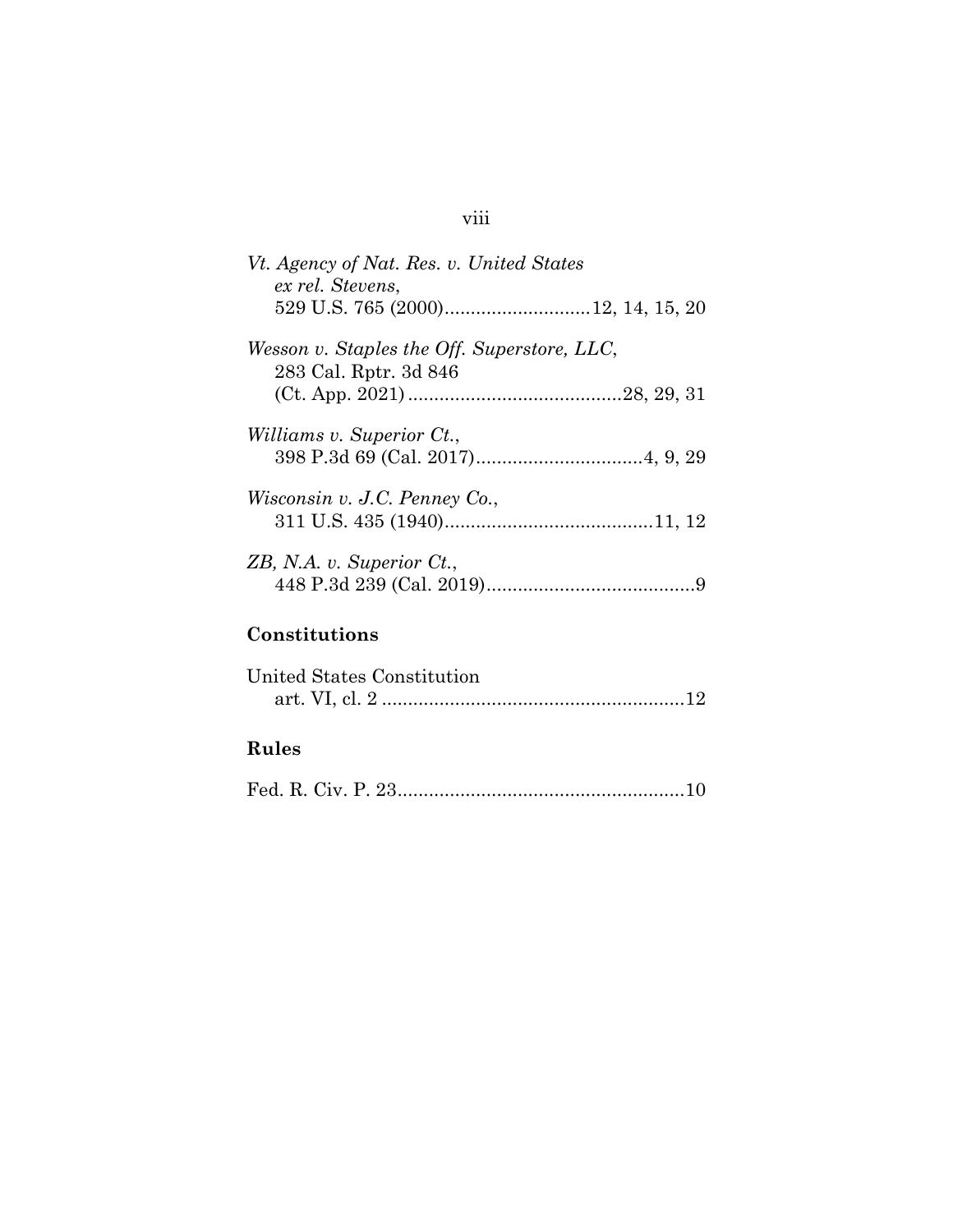## **Miscellaneous**

| <i>About ALF</i> , Atlantic Legal Found.,     |
|-----------------------------------------------|
| Brief of Amici Curiae Atlantic Legal          |
| Foundation & Washington Legal                 |
| Foundation in Support of Petitioner,          |
| Coverall N. Am., Inc. v. Rivas,               |
|                                               |
| Complaint, Garcia-Brower v. Uber              |
| <i>Techs., Inc., No. RG20070283</i>           |
| (Cal. Super. Ct. Aug. 5, 2020),               |
|                                               |
| Mathew Andrews, <i>Whistling in Silence</i> : |
| The Implications of Arbitration on            |
| Qui Tam Claims Under the                      |
| False Claims Act,                             |
| 15 Pepp. Disp. Resol. L.J. 203 (2015)21       |
| Victor E. Schwartz & Christopher E. Appel,    |
| Setting the Record Straight About the         |
| <i>Benefits of Pre-Dispute Arbitration,</i>   |
| WLF Legal Backgrounder (June 7, 2019),        |
| https://www.wlf.org/wp-                       |
| content/uploads/2019/06/060-                  |
| $\overline{2}$                                |

## ix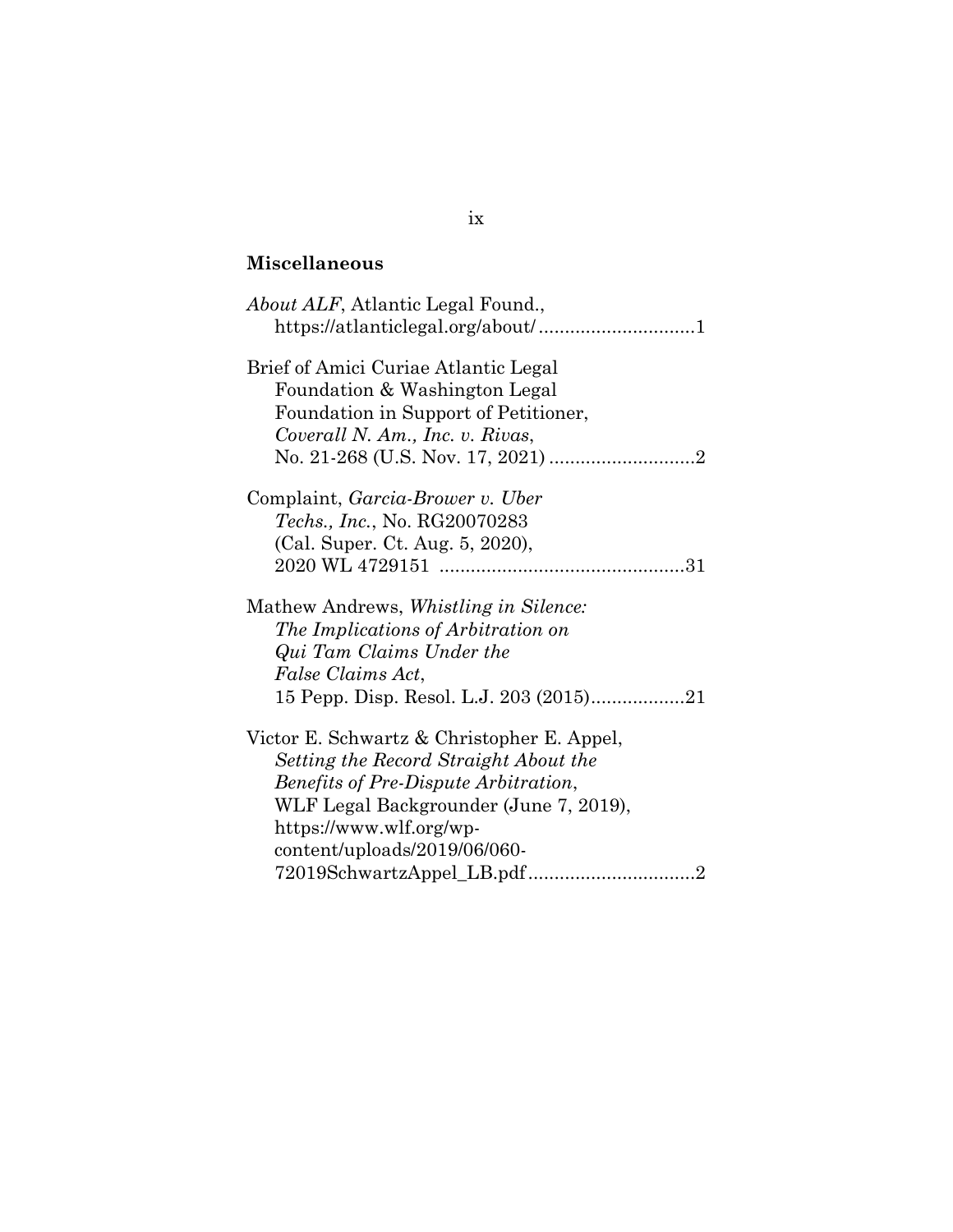#### **INTEREST OF AMICI CURIAE[1](#page-10-1)**

Washington Legal Foundation (WLF) is a nonprofit, public-interest law firm and policy center with supporters nationwide. WLF promotes free enterprise, individual rights, limited government, and the rule of law.

Established in 1977, Atlantic Legal Foundation (ALF) is a national, nonprofit, nonpartisan, public interest law firm whose mission is to advance the rule of law and civil justice by advocating for individual liberty, free enterprise, property rights, limited and efficient government, sound science in judicial and regulatory proceedings, and school choice. With the benefit of guidance from the distinguished legal scholars, corporate legal officers, private practitioners, business executives, and prominent scientists who serve on its Board of Directors and Advisory Council, ALF pursues its mission by participating as amicus curiae in carefully selected appeals before the Supreme Court, federal courts of appeals, and state supreme courts. *See About ALF*, Atlantic Legal Found., https://atlanticlegal.org/about/ (last visited Feb. 1, 2022).

<span id="page-10-0"></span>WLF and ALF regularly appear as amici curiae in this Court to support the rights of parties to enter into binding arbitration agreements as an expedient, inexpensive, and efficient alternative to civil

<span id="page-10-1"></span><sup>1</sup> No party's counsel authored this amicus brief in whole or in part. No one, other than WLF, ALF, or their counsel contributed money to prepare or submit this brief. All parties have filed blanket consents to the filing of amicus briefs.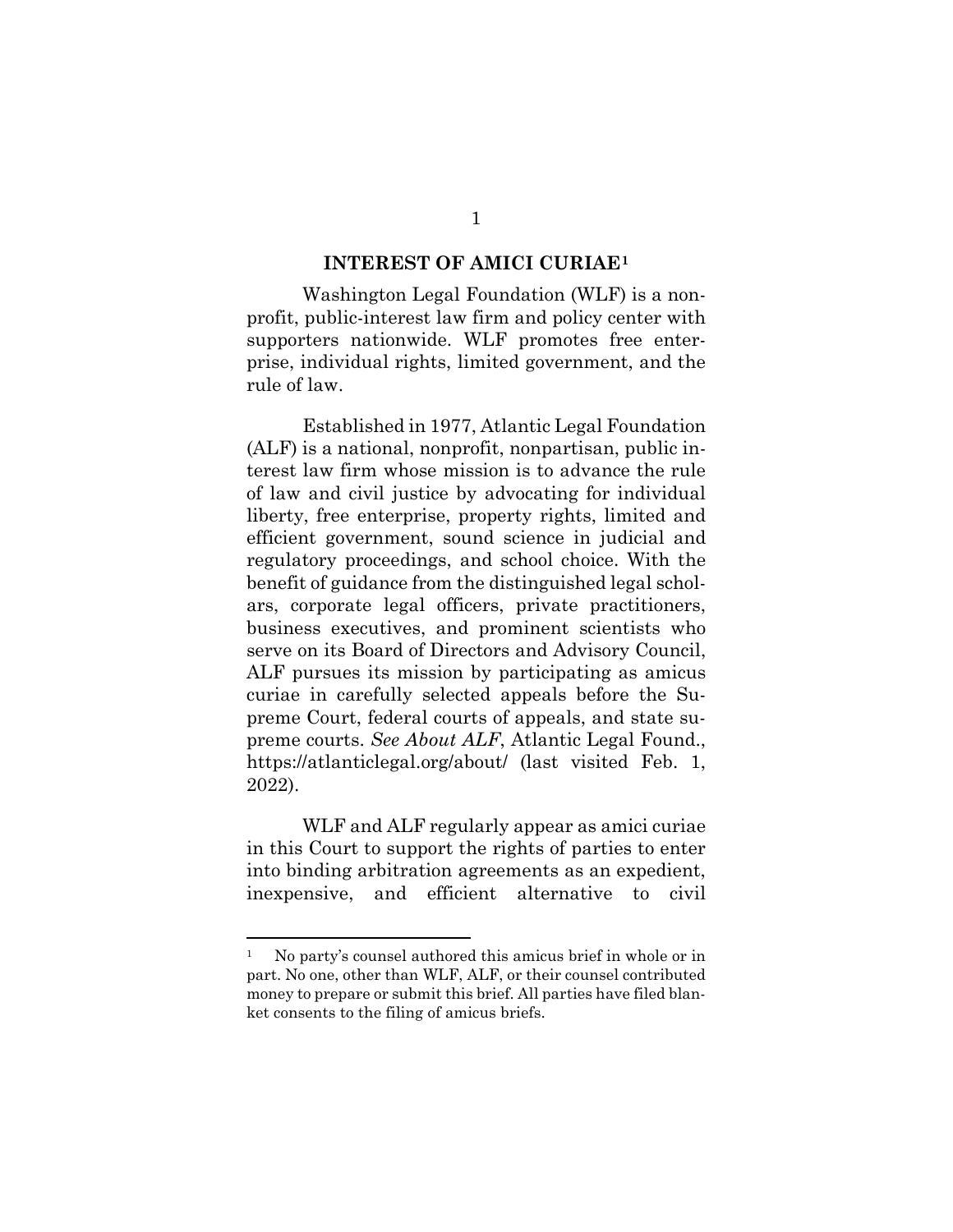<span id="page-11-1"></span><span id="page-11-0"></span>litigation. *See, e.g.*, Brief of Amici Curiae Atlantic Legal Foundation & Washington Legal Foundation in Support of Petitioner, *Coverall N. Am., Inc. v. Rivas*, No. 21-268 (U.S. Nov. 17, 2021), *Epic Sys. Corp. v. Lewis*, 138 S. Ct. 1612 (2018); *DIRECTV, Inc. v. Imburgia*, 577 U.S. 47 (2015). Both amici have addressed in particular the hostility of California courts to the Federal Arbitration Act (FAA) and the enforceability of arbitration agreements. And WLF's publishing arm often produces articles and other educational materials on arbitration. *See, e.g.*, Victor E. Schwartz & Christopher E. Appel, *Setting the Record Straight About the Benefits of Pre-Dispute Arbitration*, WLF Legal Backgrounder (June 7, 2019), https://www.wlf.org/wp-content/uploads/2019/06/060- 72019SchwartzAppel\_LB.pdf.

<span id="page-11-3"></span><span id="page-11-2"></span>The FAA requires courts to enforce arbitration agreements strictly according to their terms. This case is the latest in a long line of decisions from California refusing to follow the FAA's directive requiring arbitration agreements to be enforced as written. The California Court of Appeal declined to enforce a representative-action waiver in the parties' arbitration agreement based on *Iskanian v. CLS Transportation Los Angeles, LLC*, 327 P.3d 129 (Cal. 2014). *Iskanian* held that representative claims under California's Private Attorneys General Act (PAGA) are exempt from the FAA because they are qui tam actions in which plaintiffs pursue public (not individual) claims for relief. And since that court held the FAA did not apply to PAGA claims, it refused to enforce a PAGA representative-action waiver in a company's arbitration agreement. In other words, by repackaging a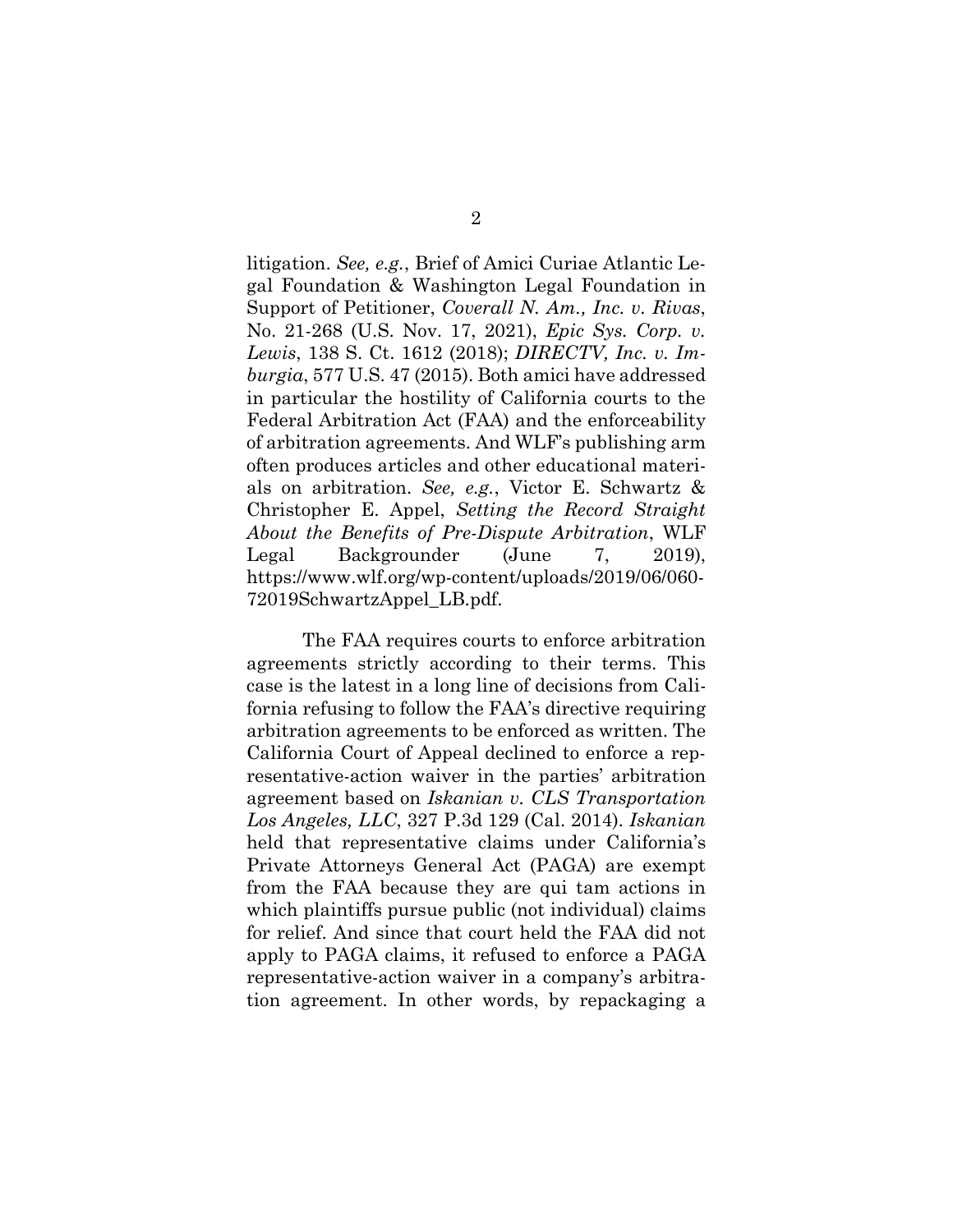<span id="page-12-0"></span>class or collective action as a representative action under PAGA, California courts have evaded this Court's precedent in *Epic* and *AT&T Mobility LLC v. Concepcion*, 563 U.S. 333 (2011), which require the enforcement of an arbitration agreement's representative-action waiver. The California Court of Appeal's refusal to apply the FAA flouts the Supremacy Clause and is preempted.

The FAA "establish[ed] a uniform federal law over contracts which fall within its scope." *Goodwin v. Elkins & Co.*, 730 F.2d 99, 108 (3d Cir. 1984). WLF and ALF seek uniform application of the FAA nationwide to ensure that arbitration achieves its basic purpose: resolving disputes efficiently, predictably, individually, and cost-effectively. The decision below thwarts these goals. Amici have a significant interest in establishing that *Iskanian*'s rule prohibiting the enforcement of an arbitration provision's PAGA representative-action waiver is preempted by the FAA, much as the FAA has negated many other rules evincing California's deep hostility to arbitration.

<span id="page-12-1"></span>

### **SUMMARY OF ARGUMENT**

Workers and companies often agree to arbitrate their disputes. Their arbitration agreements often include provisions requiring bilateral arbitration and foreclosing representative claims. *See, e.g.*, *Epic*, 138 S. Ct. at 1619–20. The FAA requires courts "to enforce arbitration agreements according to their terms—including terms providing for individualized proceedings." *Id.* at 1619.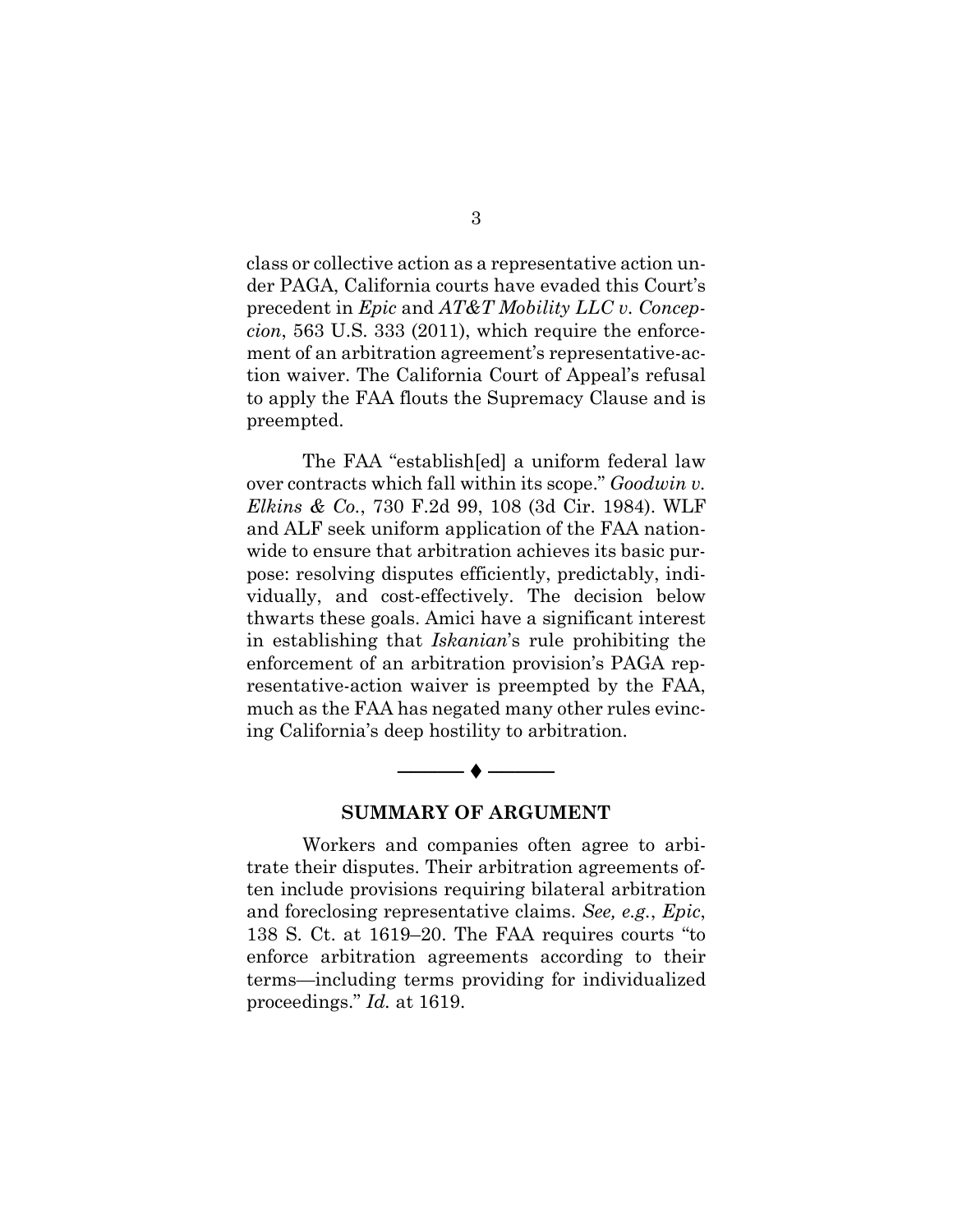California courts have chafed at this mandate and developed numerous devices to avoid it. *See, e.g.*, *Concepcion*, 563 U.S. at 342. Those devices include rules frustrating the enforcement of provisions requiring individualized arbitration proceedings.

In *Concepcion*, this Court struck down a California Supreme Court rule that had rendered classaction waivers in arbitration agreements unenforceable, holding that when parties agree to resolve disputes by individualized arbitration, those agreements are enforceable under the FAA and contrary state laws are preempted. *Id.* at 338, 340–41, 344–52.

<span id="page-13-1"></span><span id="page-13-0"></span>Undeterred, California courts have circumvented *Concepcion* by allowing workers to pursue representative PAGA claims. PAGA "authorizes an employee who has been the subject of particular Labor Code violations to file a representative action on behalf of himself or herself and other aggrieved employees." *Williams v. Superior Ct.*, 398 P.3d 69, 74 (Cal. 2017). This aggrieved employee is empowered to "obtain civil penalties, which are then shared between the affected employees and the state." *Mendoza v. Nordstrom, Inc.*, 393 P.3d 375, 378 n.5 (Cal. 2017). In *Iskanian*, the California Supreme Court refused to enforce provisions requiring individual arbitration (thereby waiving representative PAGA claims) because they violate California's public policy. This socalled "*Iskanian* rule" did not offend the FAA, the court decided, because the FAA applies to *private* disputes while PAGA claims are qui tam actions in which individual workers pursue *public* claims for relief. California courts therefore deem PAGA claims to be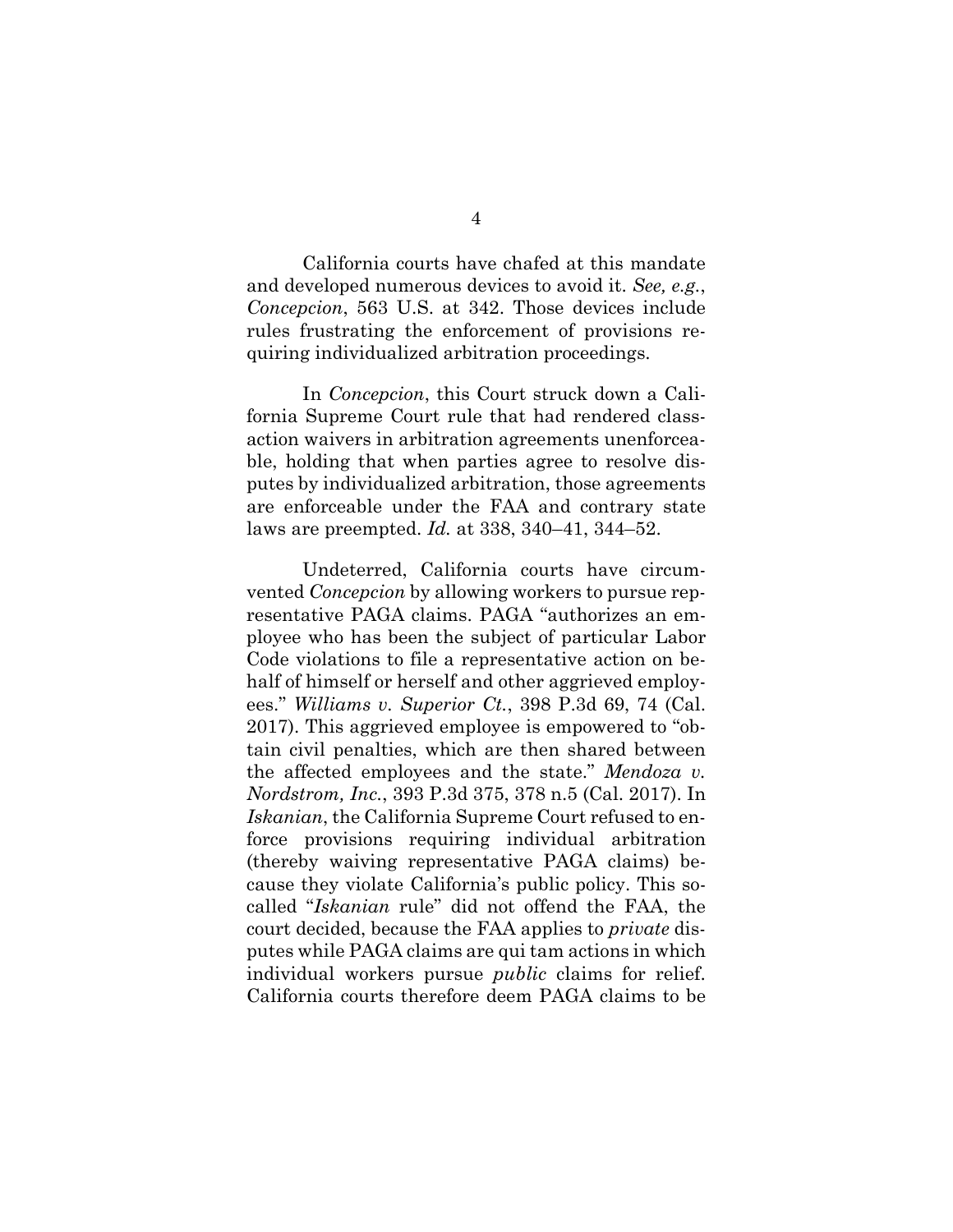<span id="page-14-0"></span>"nonarbitrable." *Brooks v. AmeriHome Mortg. Co.*, 260 Cal. Rptr. 3d 428, 432 (Ct. App. 2020).

<span id="page-14-1"></span>The FAA is nearly a dead letter in California wage-and-hour cases because a plaintiff "may always sidestep an arbitration agreement simply by filing a PAGA claim." *Rivas v. Coverall N. Am., Inc.*, 842 F. App'x 55, 58 & n.1 (9th Cir. 2021) (Bumatay, J., concurring), *petition for cert. filed*, 2021 WL 3772913 (U.S. Aug. 20, 2021) (No. 21-268). Since the *Iskanian* rule "clearly ... runs afoul of the FAA and must be preempted," *id.* at 59, this Court should say so now to stop this end-run around the FAA in its tracks.

*Iskanian*'s reasoning depends on labeling a PAGA claim as a qui tam claim. But States may not evade the Constitution through labels: courts look beyond labels to assess how state laws operate in practice to determine whether they violate the Constitution. This rule applies with full force here since the Supremacy Clause requires state courts to abide by the FAA's mandate to enforce arbitration provisions as written. A practical assessment reveals that PAGA actions do not operate as qui tam claims because, unlike traditional qui tam claims, they vest the named plaintiff with virtually exclusive control over the litigation and seek to vindicate the interests of *both* the government *and* aggrieved workers. In short, PAGA actions operate as little more than *private* representative claims. This Court should therefore hold that, for arbitration agreements governed by the FAA, state and federal courts must enforce PAGA representative-action waivers just as they must enforce class-action and collective-action waivers in any other private dispute.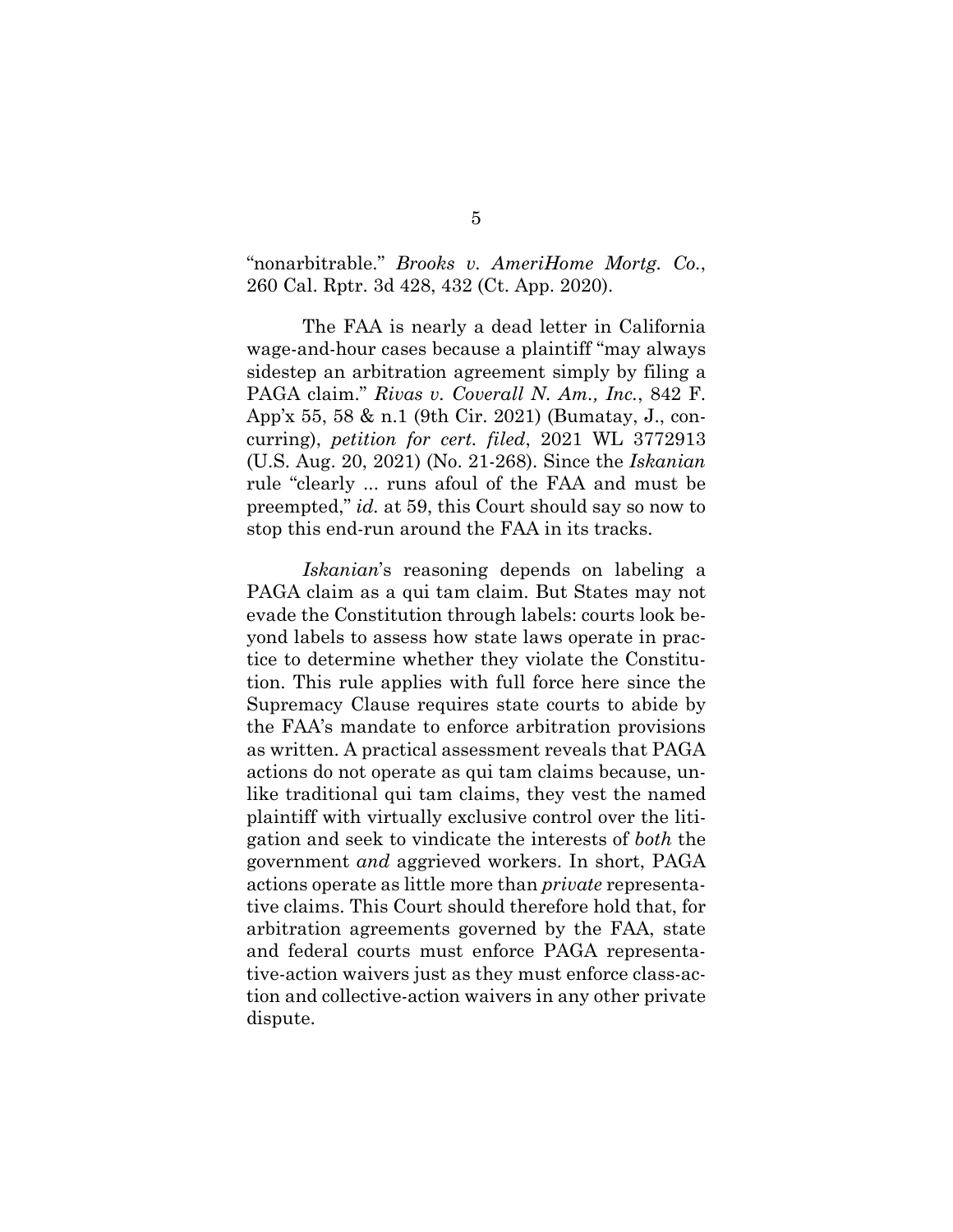Moreover, even if this Court were to treat PAGA claims as exclusively governmental claims, this Court's precedent still requires the enforcement of PAGA representative-action waivers, for three reasons. First, in *Epic*, this Court applied the FAA to a *federal* government enforcement action brought by the National Labor Relations Board to enforce its own public rights, for which no private right of action existed. The FAA must equally apply to *state* government actions via the Supremacy Clause. Second, the FAA applies to qui tam claims because they belong in part to plaintiffs asserting them on the government's behalf. This ownership interest suffices to allow plaintiffs to bind the government to their arbitration agreements. Third, in *Equal Employment Opportunity Commission v. Waffle House, Inc.*, 534 U.S. 279 (2002), this Court indicated that the FAA should apply to governmental claims where the litigation is controlled by a private individual who agreed to arbitration. That is the case here. An employee who brings a PAGA claim enjoys almost complete control over the litigation, displacing the government as master of the case.

<span id="page-15-0"></span>For these reasons, this Court should reverse the California Court of Appeal's decision and hold that the FAA preempts *Iskanian*'s PAGA rule, requiring the enforcement of PAGA representative-action waivers in arbitration agreements as written.

────◆───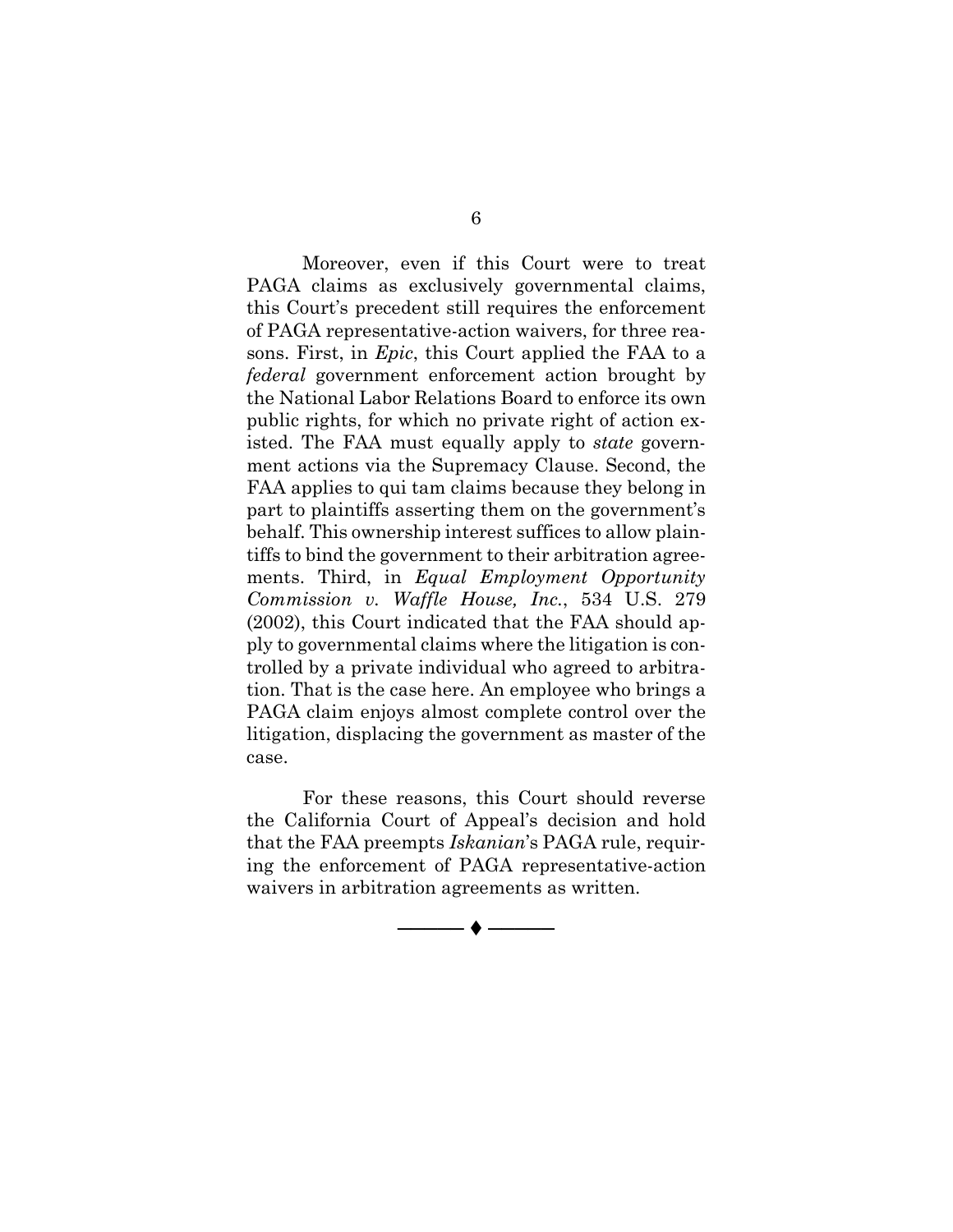#### **ARGUMENT**

## **I. THE FAA PREEMPTS THE** *ISKANIAN* **RULE'S PROHIBITION AGAINST PAGA REPRESENTATIVE-ACTION WAIVERS.**

Despite this Court's precedent interpreting the FAA, pockets of "judicial antagonism toward arbitration" remain, and some courts have devised rules hostile to "individualized arbitration proceedings." *Epic*, 138 S. Ct. at 1623.

<span id="page-16-4"></span><span id="page-16-3"></span><span id="page-16-0"></span>California courts serially thwart the enforcement of arbitration agreements. *E.g.*, *Concepcion*, 563 U.S. at 341–42. Again and again—in a line of cases stretching back decades, *e.g.*, *Perry v. Thomas*, 482 U.S. 483 (1987); *Preston v. Ferrer*, 552 U.S. 346 (2008); *Concepcion*, 563 U.S. 333; *DIRECTV,* 577 U.S. 47; *Epic*, 138 S. Ct. 1612; *Lamps Plus, Inc. v. Varela*, 139 S. Ct. 1407 (2019)—this Court has rebuffed rules adopted by courts in California that impede arbitration or otherwise frustrate the FAA's objectives.

<span id="page-16-2"></span>The *Iskanian* rule, which prohibits enforcement of an arbitration agreement's PAGA representative-action waiver, is just such a device. The rule cannot be squared with this Court's precedent construing the FAA, which requires enforcement of arbitration agreements as written, including their representative-action waivers.

<span id="page-16-5"></span><span id="page-16-1"></span>The FAA requires courts to enforce agreements to arbitrate statutory claims, *Shearson/Am. Express, Inc. v. McMahon*, 482 U.S. 220, 226 (1987), including statutory wage-related claims, *Gilmer v. Interstate/Johnson Lane Corp.*, 500 U.S. 20, 25 n.2 (1991);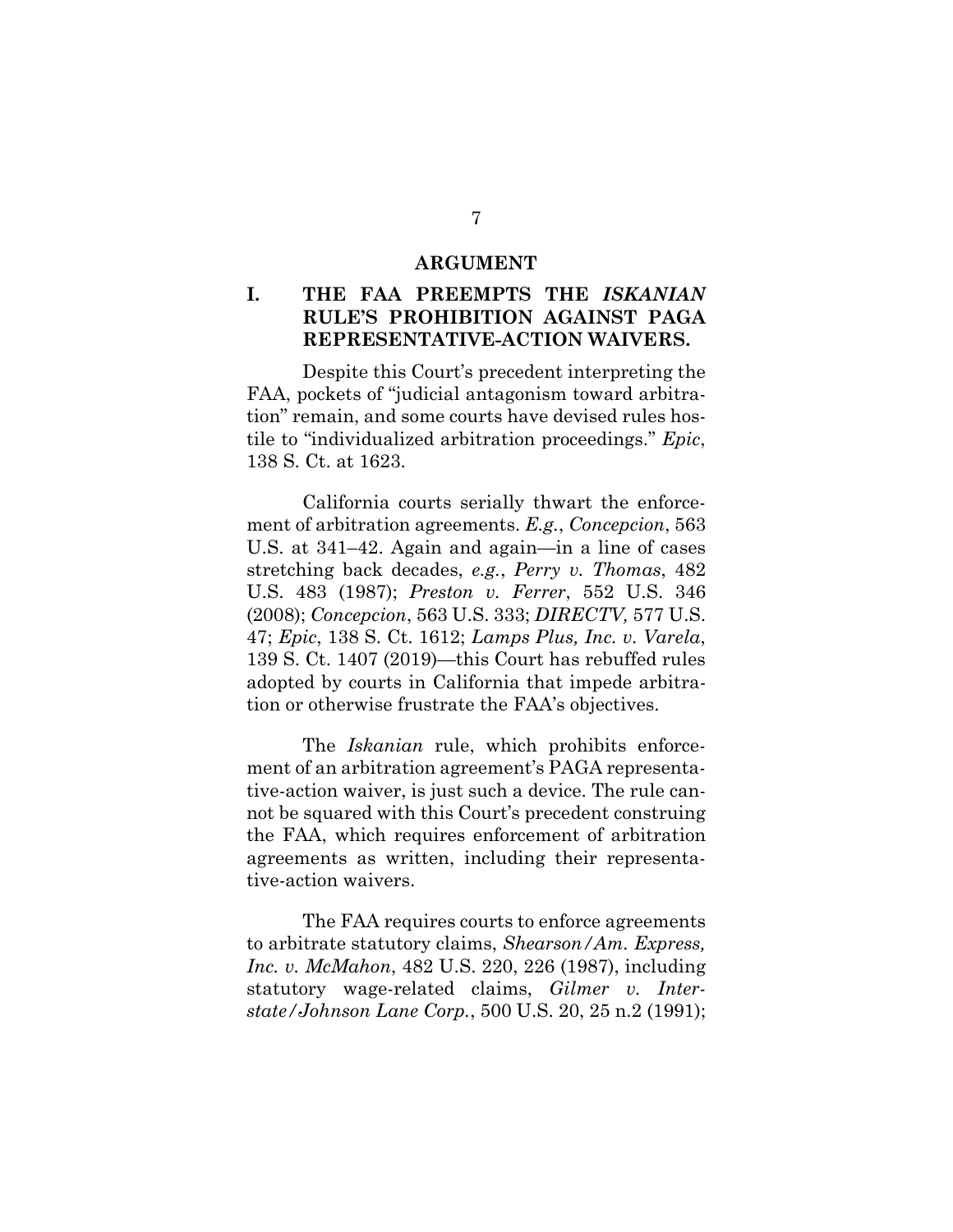<span id="page-17-1"></span>*Perry*, 482 U.S. at 486, 491. And the FAA "direct[s] [courts] to respect and enforce the parties' chosen arbitration procedures." *Epic*, 138 S. Ct. at 1621. That mandate includes "rigorously" enforcing "terms that specify *with whom* the parties choose to arbitrate their disputes and *the rules* under which that arbitration will be conducted." *Id.* (citation omitted).

Consistent with this mandate, the Court in *Concepcion* held that the FAA requires enforcement of representative-action waivers in arbitration agreements. 563 U.S. at 340–52. The Court reaffirmed *Concepcion*'s rule after *Iskanian*, holding that courts must enforce arbitration provisions requiring "individualized proceedings." *Epic*, 138 S. Ct. at 1619; *see id.* at 1621–23. After *Epic*, the Court again emphasized that parties cannot be compelled to forgo "the 'traditional individualized arbitration' envisioned by the FAA" by being forced to submit to representative proceedings, and held that arbitration agreements must instead be enforced "'according to their terms.'" *Lamps Plus,* 139 S. Ct. at 1412, 1415.

<span id="page-17-0"></span>The *Iskanian* rule conflicts with *Concepcion*, *Epic*, and *Lamps Plus*. *Iskanian* refused to enforce as written a provision in an arbitration agreement in which all parties "agree[d] that class action and representative action procedures shall not be asserted." 327 P.3d at 133. The plaintiff there filed a PAGA lawsuit in court. The California Supreme Court held that arbitration provisions requiring individuals to "give up the right to bring representative PAGA actions in any forum" were "contrary to [California] public policy" and therefore unenforceable. *Id.*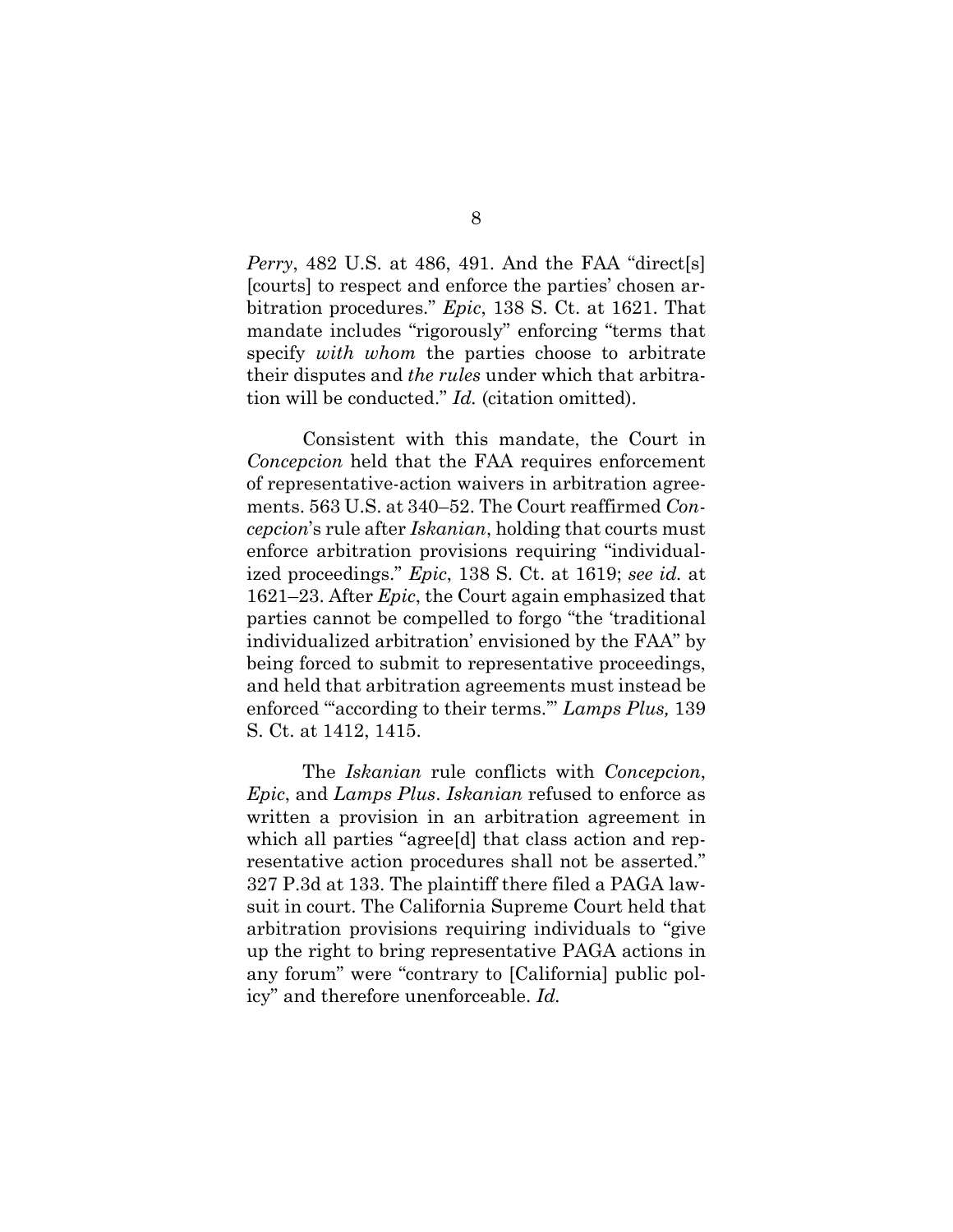<span id="page-18-2"></span>*Iskanian* thus adopted the very rule the FAA preempts: a rule refusing to enforce as written arbitration provisions requiring solely individualized proceedings, consistent with the traditional form of bilateral arbitration envisioned by the FAA. *See, e.g.*, *Rivas*, 842 F. App'x at 59 (Bumatay, J., concurring) (explaining that *Iskanian*'s rule "clearly" interferes with "parties' choice to engage in individual, bilateral arbitration" and therefore "runs afoul of the FAA and must be preempted"); *Sakkab v. Luxottica Retail N. Am., Inc*., 803 F.3d 425, 442 (9th Cir. 2015) (N.R. Smith, J., dissenting) (explaining that *Iskanian*'s rule "prohibits representative action waivers in arbitration agreements" and is therefore indistinguishable from rule preempted in *Concepcion*).

<span id="page-18-5"></span><span id="page-18-4"></span><span id="page-18-3"></span><span id="page-18-1"></span><span id="page-18-0"></span>Indeed, since PAGA actions closely resemble class actions, the *Iskanian* rule flouts the FAA's mandate no less than the rules held preempted in *Concepcion*, *Epic*, and *Lamps Plus*. The plaintiff in a PAGA action is a representative who has been "subjected to at least one unlawful employment practice," *Kim v. Reins Int'l Cal., Inc.*, 459 P.3d 1123, 1130 (Cal. 2020), and is authorized to pursue relief "for violations involving employees other than the PAGA litigant herself," *ZB, N.A. v. Superior Ct.*, 448 P.3d 239, 243–44 (Cal. 2019). Thus, PAGA actions, like class actions, "allow an individual (who can normally only raise his or her own individual claims) to bring an action on behalf of other people or entities." *Sakkab*, 803 F.3d at 442–43 (N.R. Smith, J., dissenting). This plaintiff can seek the same broad representative discovery authorized by class action procedures. *Williams*, 398 P.3d at 74, 78, 81.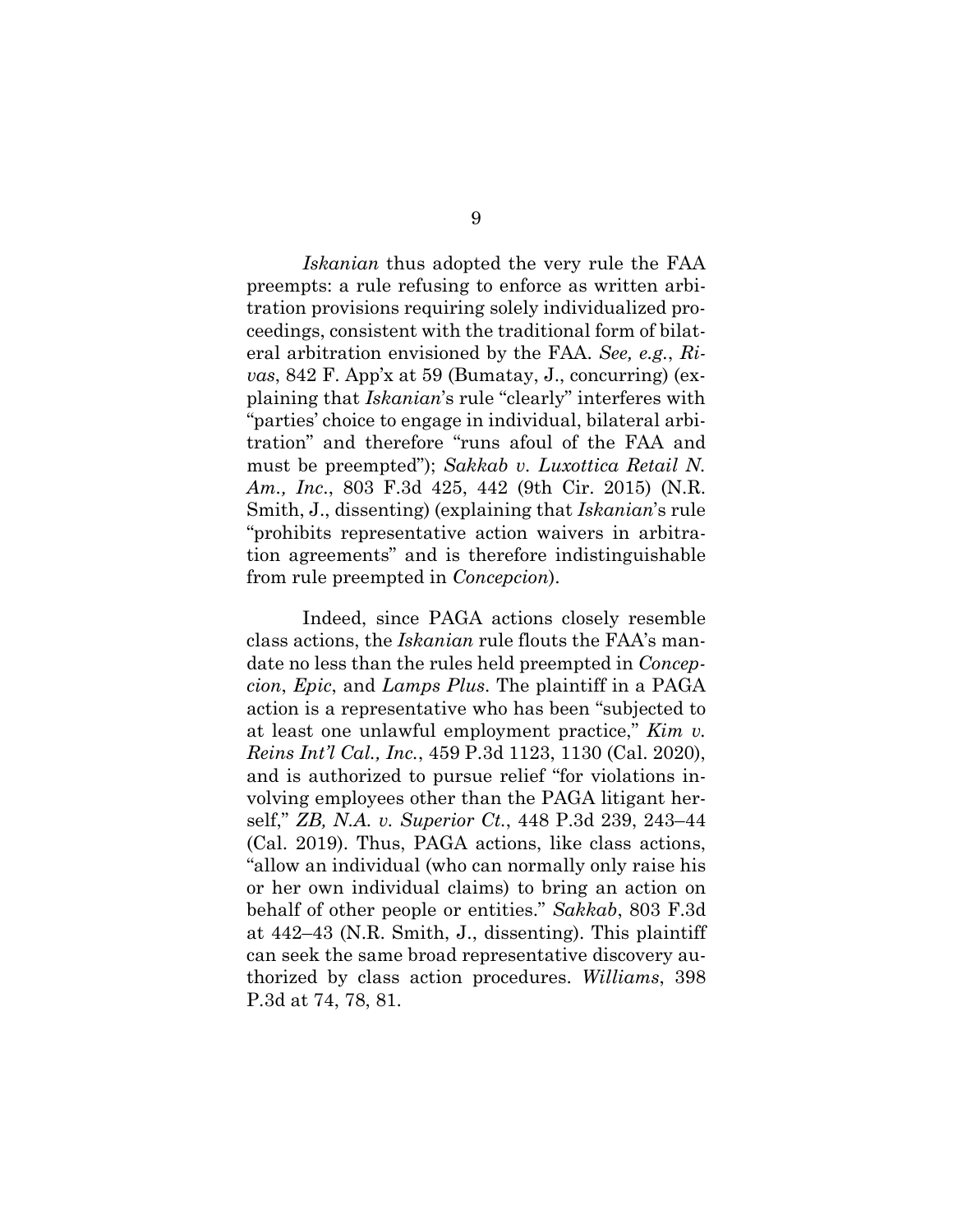<span id="page-19-3"></span><span id="page-19-0"></span>PAGA actions thus entail all the burdens and potential abuses of collective litigation that class actions bring, but without the basic due process safeguards built into the class action mechanism. A PAGA judgment "is binding not only on the named employee plaintiff" but also on "any aggrieved employee not a party to the proceeding." *Arias v. Superior Ct.*, 209 P.3d 923, 933 (Cal. 2009). Yet the plaintiff need neither notify the non-party workers of the PAGA suit nor allow them to opt out. *Turrieta v. Lyft, Inc.*, 284 Cal. Rptr. 3d 767, 781 (Ct. App. 2021), *petition for review granted*, 2022 WL 57711 (Cal. Jan. 5, 2022) (No. S271721); *see also Arias*, 209 P.3d at 926, 934. Other due process protections inherent in class actions are absent too. *See Arias*, 209 P.3d at 926, 932–34; Fed. R. Civ. P. 23. For example, while class representatives must demonstrate their claims are typical of those of absent members, *Linder v. Thrifty Oil Co.*, 2 P.3d 27, 31 (Cal. 2000), PAGA plaintiffs face no such typicality requirement and can represent employees who have not experienced the same violations as the plaintiffs, *see Huff v. Securitas Sec. Servs.*, 233 Cal. Rptr. 3d 502, 509–510 (Ct. App. 2018).

## <span id="page-19-4"></span><span id="page-19-2"></span><span id="page-19-1"></span>**II. CALIFORNIA COURTS CANNOT EVADE THE FAA'S MANDATE BY LABELING PAGA ACTIONS AS QUI TAM ACTIONS BECAUSE PAGA CLAIMS ARE NOT GOV-ERNMENTAL CLAIMS.**

In *Iskanian*, the California Supreme Court held that the FAA does not apply to PAGA claims, offering two related justifications. 327 P.3d at 133, 147– 53. Neither justification holds water.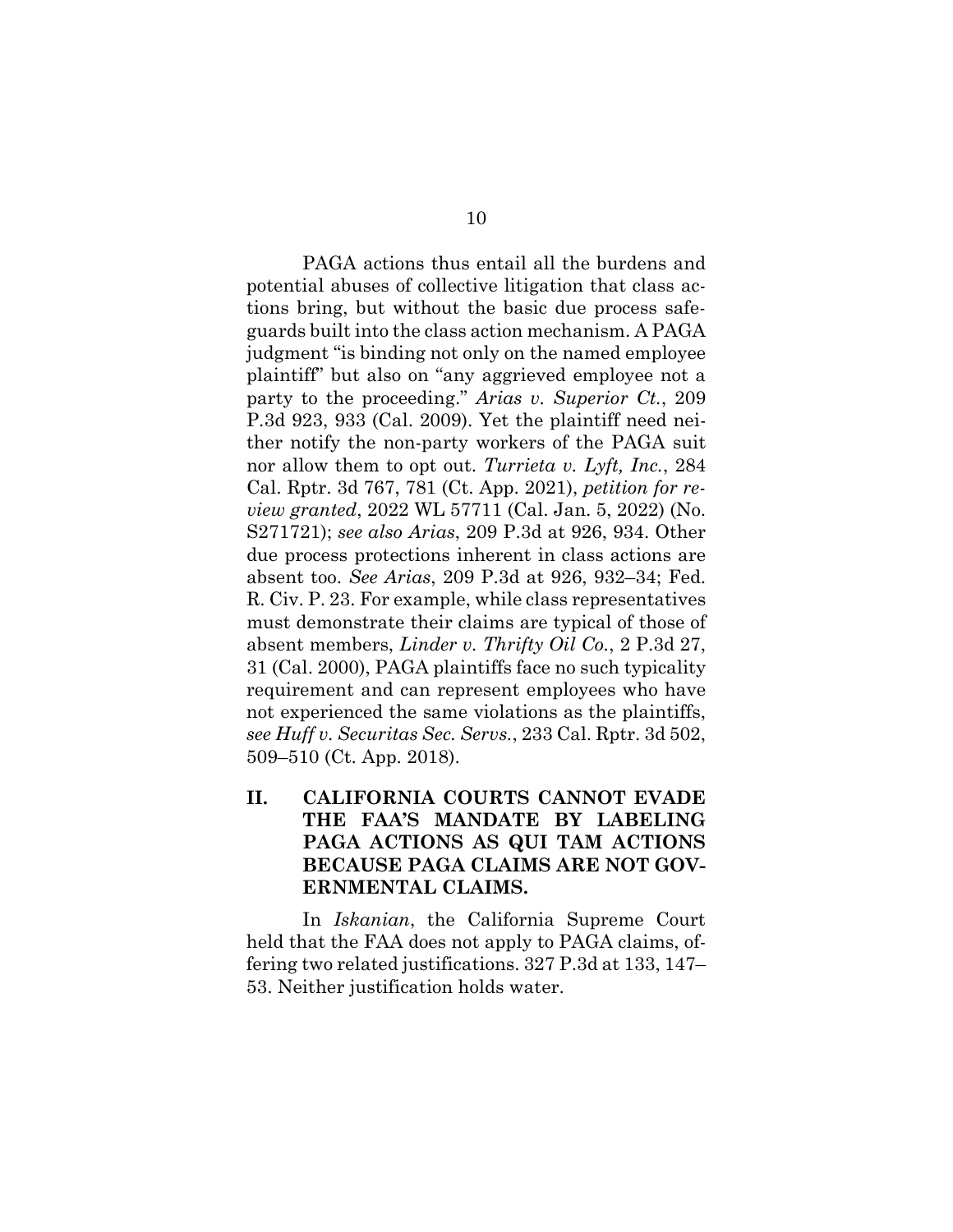First, believing that "the FAA aims to ensure an efficient forum for the resolution of *private* disputes," the court distinguished *private* claims (subject to the FAA) from *public* claims (not subject to the FAA). *Id.* at 149–50. Second, the court characterized a PAGA claim as "fundamentally a law enforcement action designed to protect the public"—"a type of *qui tam* action"—that was therefore "unwaivable." *Id.* at 147–48, 151 (citations omitted). In the court's view, "a PAGA action is a dispute between an employer and the state." *Id.* at 149.

<span id="page-20-0"></span>Applying this rationale, subsequent California cases have distinguished *Epic* and *Concepcion* as applying only to private class and collective claims, not to "a governmental claim" under PAGA. *E.g.*, *Correia v. NB Baker Elec., Inc.*, 244 Cal. Rptr. 3d 177, 185, 187–88 (Ct. App. 2019).

Viking River is understandably dubious that *Iskanian* properly characterized PAGA as creating a claim belonging exclusively to the State. (Opening Br. 40–43.) Viking River is correct. This Court should hold that the FAA applies to PAGA claims despite the "qui tam" label the California Supreme Court affixes to them.

<span id="page-20-2"></span><span id="page-20-1"></span>States cannot circumvent the Constitution through mere labels, *NAACP v. Button*, 371 U.S. 415, 429 (1963), and courts therefore look behind labels to see how state measures operate in practice when determining whether those measures violate the Constitution, *Wisconsin v. J.C. Penney Co.*, 311 U.S. 435, 443–44 (1940). "[T]he descriptive pigeon-hole into which a state court" places a state measure "is of no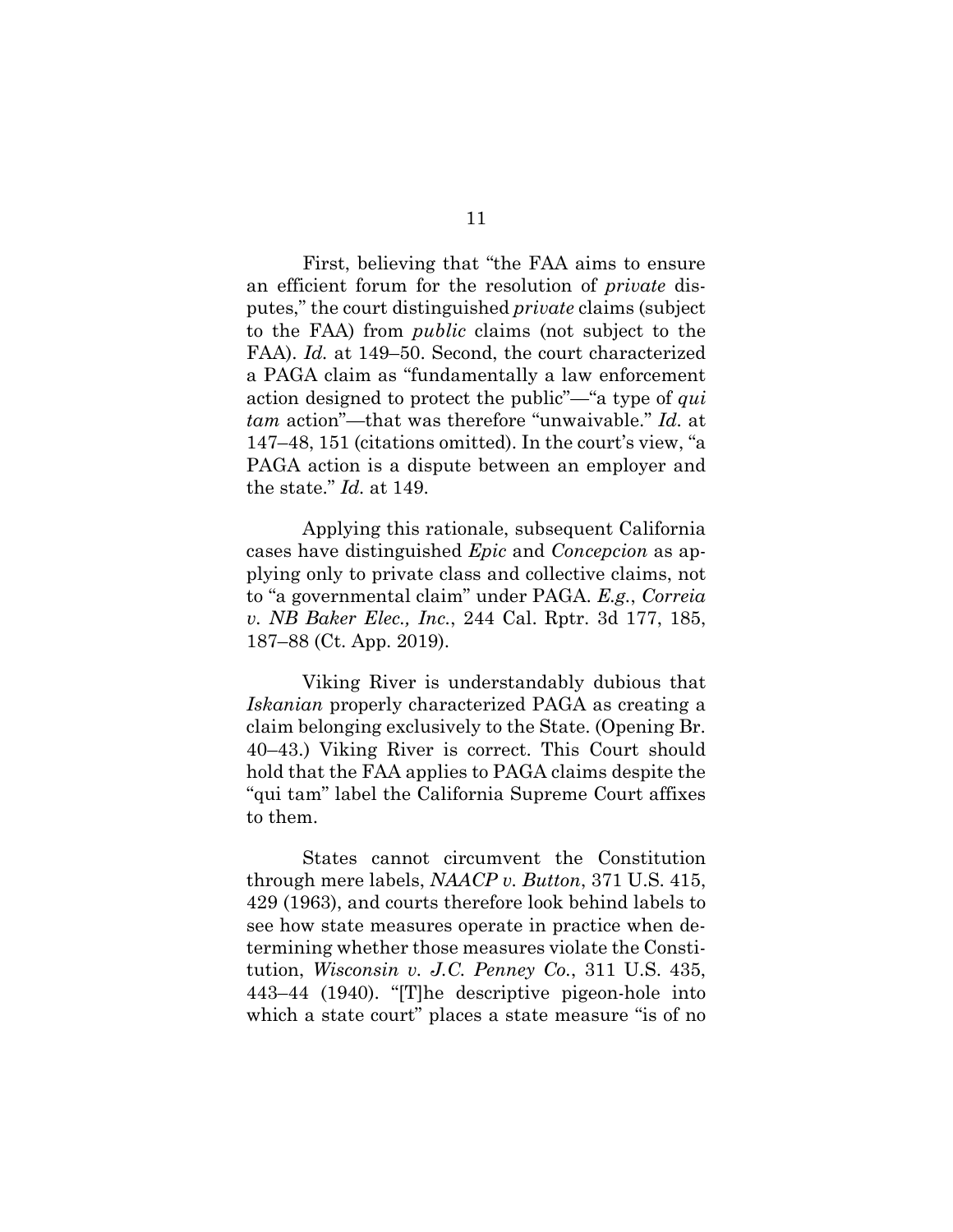<span id="page-21-6"></span>moment in determining the constitutional significance" of the measure. *Id.* at 443.

<span id="page-21-7"></span><span id="page-21-3"></span><span id="page-21-2"></span><span id="page-21-1"></span>Dodging constitutional scrutiny through artful labeling is no more persuasive in this context. State courts must abide by the FAA, which is "'the supreme Law of the Land,' U.S. Const., [a]rt. VI, cl. 2." *Nitro-Lift Techs., L.L.C. v. Howard*, 568 U.S. 17, 21 (2012) (per curiam). Thus, "under the Supremacy Clause," any state law that conflicts with the FAA "must give way." *Perry*, 482 U.S. at 491; *accord Marmet Health Care Ctr., Inc. v. Brown*, 565 U.S. 530, 531 (2012) (per curiam). Since whether a state law can thwart the enforcement of an arbitration provision to which the FAA applies is a question of constitutional significance, state courts may not evade the FAA by the labels they place on state-law claims.

What's more, California's label is wrong. PAGA claims do not function in practice as qui tam claims. So *Iskanian*'s device for evading the FAA fails on its own terms.

<span id="page-21-5"></span><span id="page-21-4"></span><span id="page-21-0"></span>*Iskanian* equated PAGA claims with federal qui tam claims under the False Claims Act (FCA). *Iskanian*, 327 P.3d at 148. The individual asserting an FCA claim on the federal government's behalf is called a "relator." *United States ex rel. Eisenstein v. City of New York*, 556 U.S. 929, 932 (2009). The FCA assigns part of the government's claim to this relator, making the relator an interested party with a right to pursue the claim. *Vt. Agency of Nat. Res. v. United States ex rel. Stevens*, 529 U.S. 765, 773–74 (2000). Even so, the government "may take complete control of the case if it wishes." *Magadia v. Wal-Mart Assocs.,*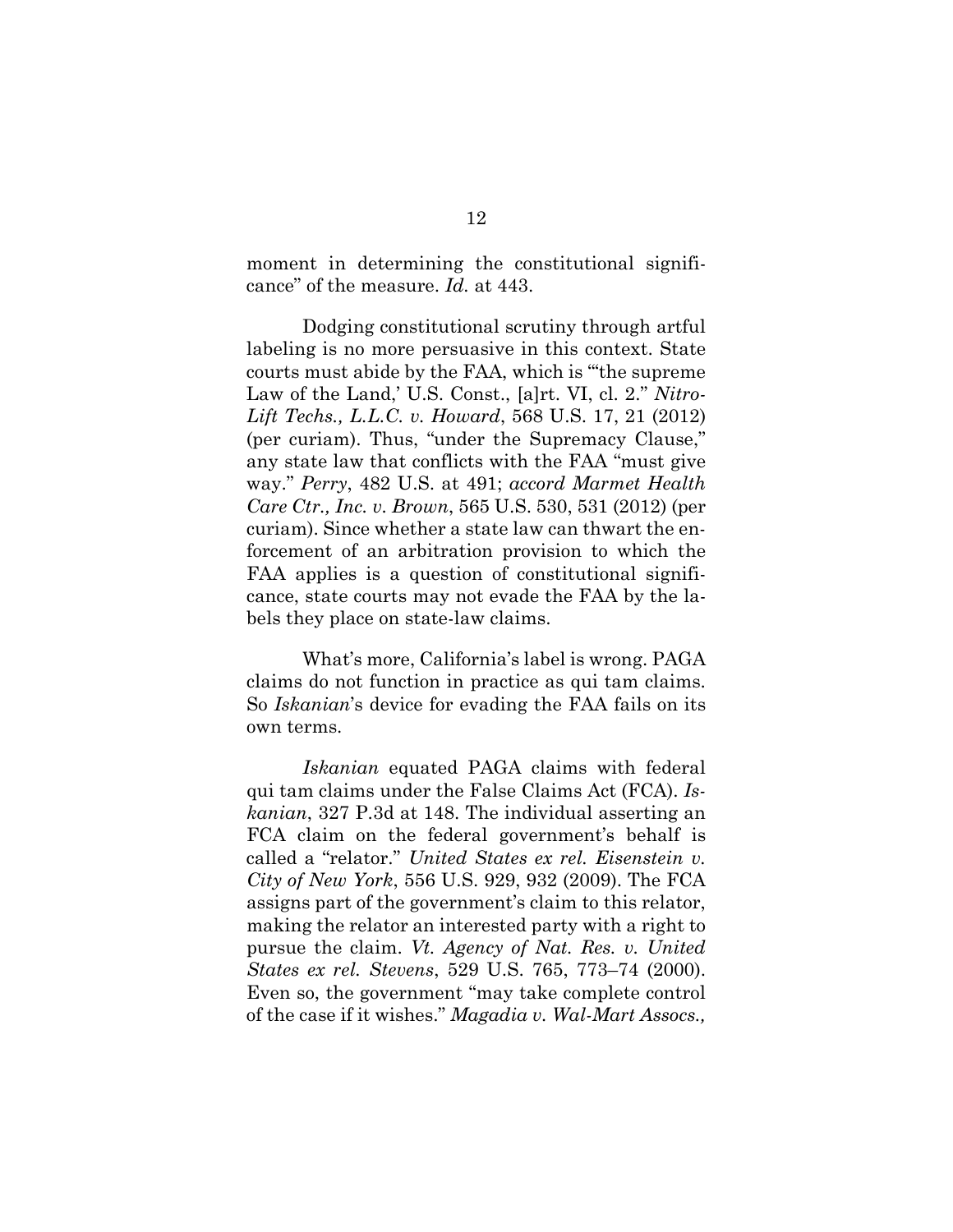*Inc.*, 999 F.3d 668, 678 (9th Cir. 2021) (citation omitted). "Under the FCA, for instance, the federal government can intervene in a suit, can settle over the objections of the relator, and must give its consent before a relator can have the case dismissed." *Id.* "These 'significant procedural controls' ensure that the government maintains 'substantial authority over the action,'" retaining "a significant role in the way the action is conducted." *Id.* (citation omitted).

<span id="page-22-2"></span><span id="page-22-1"></span><span id="page-22-0"></span>California's False Claims Act (CFCA)—the state's counterpart to the FCA, *State v. Pac. Bell Tel. Co.*, 48 Cal. Rptr. 3d 427, 431 (Ct. App. 2006)—operates similarly. The CFCA authorizes relators to prosecute qui tam claims. *State ex rel. Bartlett v. Miller*, 197 Cal. Rptr. 3d 673, 678 (Ct. App. 2016). This relator must "notify the Attorney General and disclose all pertinent information about the lawsuit in his or her possession." *Id.* "After investigation the State or political subdivision may elect to intervene in the *qui tam* action and assume control of the lawsuit." *Id.* "If there is no intervention, the *qui tam* plaintiff may prosecute the action for, and in the name of, the State or the relevant political subdivision." *Id.* The CFCA also "allows the state or political subdivision to intervene in an action with which it initially declined to proceed, if the interests of the state or political subdivision are not being adequately represented by the *qui tam* plaintiff." *Hobbs v. Verizon Cal.*, No. B228482, 2011 WL 2937148, at \*4 (Cal. Ct. App. July 19, 2011). These protections vest the State and its political subdivisions with the same type of substantial control over CFCA qui tam actions as the federal government possesses over FCA claims.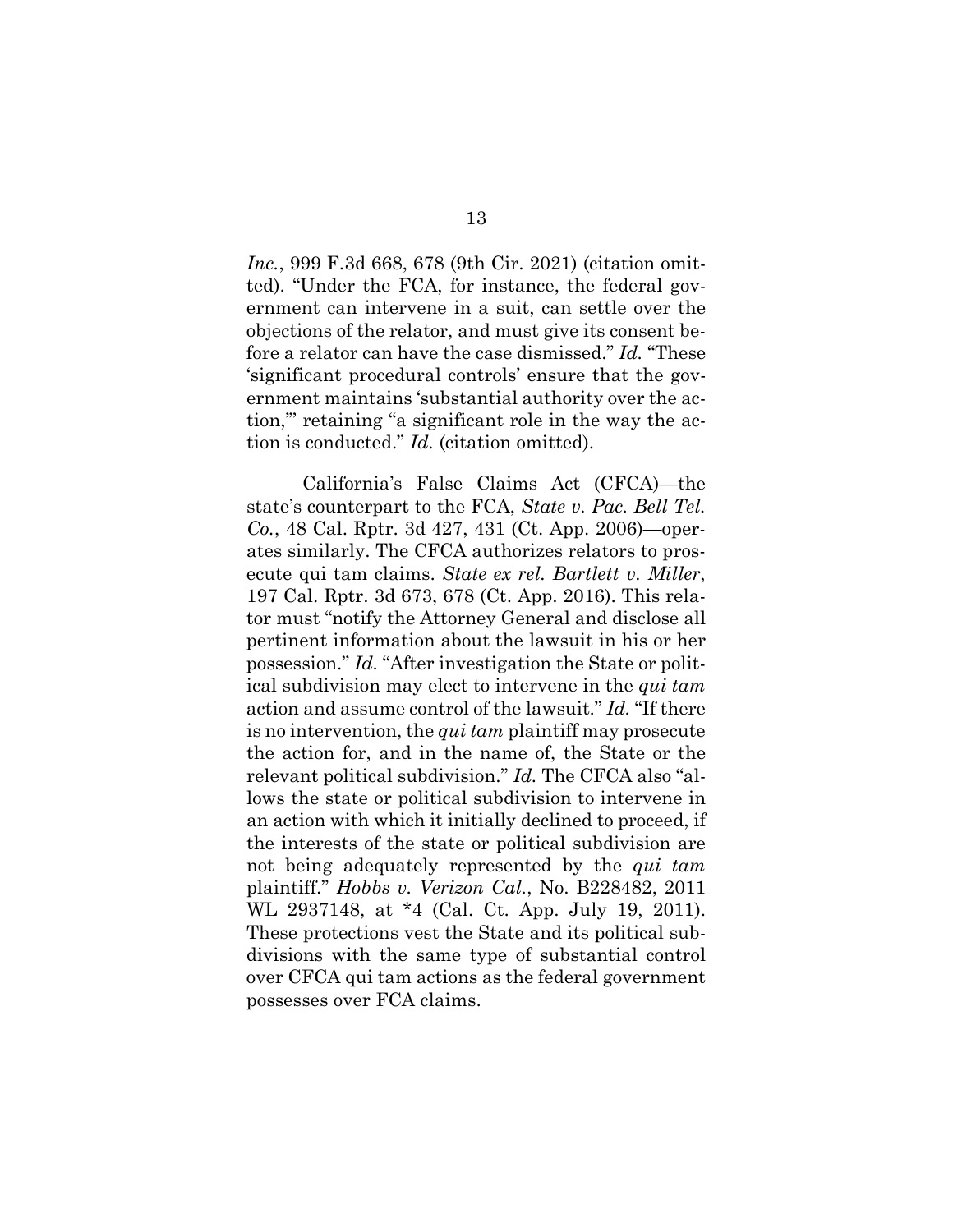<span id="page-23-0"></span>PAGA does *not* operate in this fashion. *Magadia*, 999 F.3d at 677. Once the State declines to act in the short time window before a PAGA action is filed, "the State has no authority under PAGA to intervene in a case brought by an aggrieved employee." *Id.* "PAGA thus lacks the 'procedural controls' necessary to ensure that California—not the aggrieved employee (the named party in PAGA suits)—retains 'substantial authority' over the case." *Id.*

PAGA also diverges from qui tam statutes in another significant respect. It "creat[es] an interest in penalties, not only for California and the plaintiff employee, but for nonparty employees as well.'" *Id.* at 676. This feature "is atypical (if not wholly unique) for *qui tam* statutes." *Id.* "For example, none of the other modern *qui tam* statutes" that this Court has mentioned "authorize suits on behalf of non-parties or involve payments to non-parties." *Id.* at 676 n.5 (citing *Vt. Agency*, 529 U.S. at 769 n.1). Thus, "[w]hile California may be a 'real party in interest'" in a PAGA action, the PAGA claim "also implicates the interests of other third parties." *Id.* at 677.

<span id="page-23-1"></span>This feature "conflicts with *qui tam*'s underlying assignment theory—that the real interest is the government's, which the government assigns to a private citizen to prosecute on its behalf." *Id.* at 676. It thereby "undermines the notion that the aggrieved employee is solely stepping into the shoes of the State rather than also vindicating the interests of other aggrieved employees." *Id.* at 677.

PAGA therefore departs sharply from traditional qui tam statutes like the FCA. *Id.* at 678. Given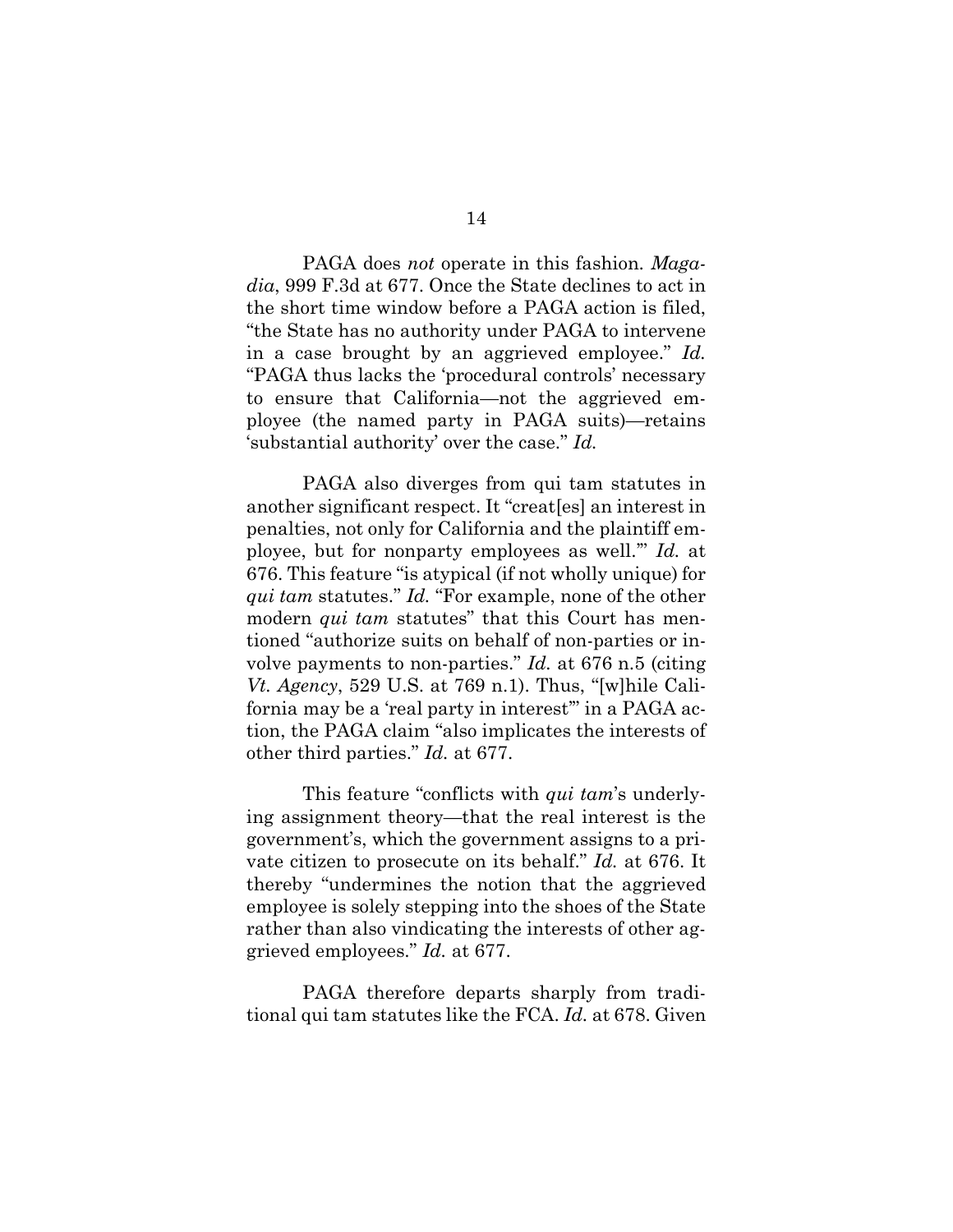<span id="page-24-3"></span><span id="page-24-0"></span>these critical differences between PAGA claims and qui tam claims, the Ninth Circuit has held that uninjured named plaintiffs pursuing PAGA claims in federal court cannot satisfy constitutional standing requirements under this Court's *Vermont Agency* decision, notwithstanding *Iskanian*'s qui tam label. *Id.* at 674–78.[2](#page-24-4) Other circuit courts "have likewise concluded that comparable statutes are not *qui tam* [statutes] for purposes" of constitutional standing requirements, particularly because they did not provide the government with the procedural safeguards necessary to control the action. *Id.* at 678 (collecting cases).

<span id="page-24-1"></span>Simply put, "[b]ecause an aggrieved employee pursues the PAGA action in his own name, exercises complete control over the lawsuit, and is not restrained by any provision of the PAGA statute from settling or disposing of the claim as he sees fit," a PAGA representative action "is much more akin to a private action between private parties in which the State has a beneficial interest." *Nanavati v. Adecco USA, Inc.*, 99 F. Supp. 3d 1072, 1082–83 (N.D. Cal. 2015), *abrogated by Sakkab*, 803 F.3d at 433. "As a dispute that is, at its core, between private parties, the terms of their arbitration agreement control" under the FAA. *Id.* at 1083.

<span id="page-24-4"></span><span id="page-24-2"></span><sup>2</sup> In a similar vein, the Ninth Circuit has also concluded that a federal statutory exception to the automatic bankruptcy stay provision—specifically, an exception for claims by governmental units—does not apply to a representative PAGA claim because the named plaintiff's claim "remains under his control." *Porter v. Nabors Drilling USA, L.P.*, 854 F.3d 1057, 1059, 1060–62 (9th Cir. 2017).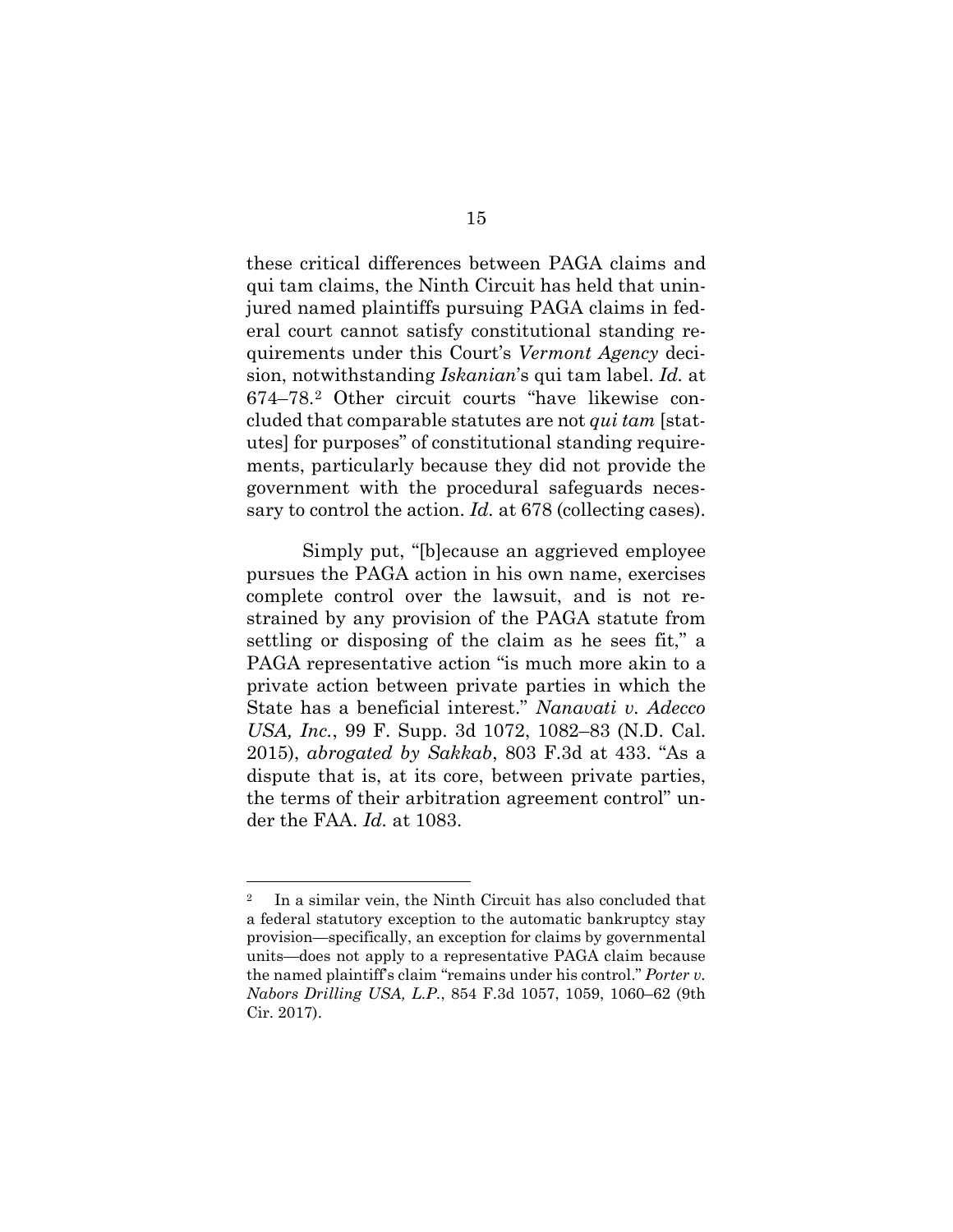For these reasons, this Court should hold that, for purposes of the FAA, PAGA claims are private representative actions rather than qui tam claims brought on behalf of the government. This Court should therefore apply *Concepcion* and its progeny to conclude that the FAA requires courts to enforce PAGA representative-action waivers in arbitration agreements just as the FAA requires courts to enforce class-action and collective-action waivers in any private disputes involving representative claims.

This is so despite the California Supreme Court's insistence that PAGA creates a "public" claim. *Iskanian*, 327 P.3d at 150–51. This Court has repeatedly applied the FAA to statutory claims involving socalled public rights.

<span id="page-25-0"></span>For example, this Court has applied the FAA to wage-and-hour claims brought under the federal Fair Labor Standards Act and California labor laws. *See Epic*, 138 S. Ct. at 1619–20. All of those claims involve "public" rights. *See, e.g., Davis v. O'Melveny & Myers*, 485 F.3d 1066, 1082–83 (9th Cir. 2007) ("[E]mployment rights under the FLSA and California's Labor Code are 'public rights'."), *overruled on another ground as recognized by Ferguson v. Corinthian Coll., Inc.*, 733 F.3d 928, 933–37 (9th Cir. 2013) (holding that this Court's precedent overruled *Davis*'s erroneous view that FAA did not require arbitration of claims involving public rights). Similarly, this Court has held that "[t]he Sherman Act, the Securities Exchange Act of 1934, [the Racketeer Influenced and Corrupt Organizations Act], and the Securities Act of 1933 all are designed to advance important public policies," yet even so "claims under those statutes are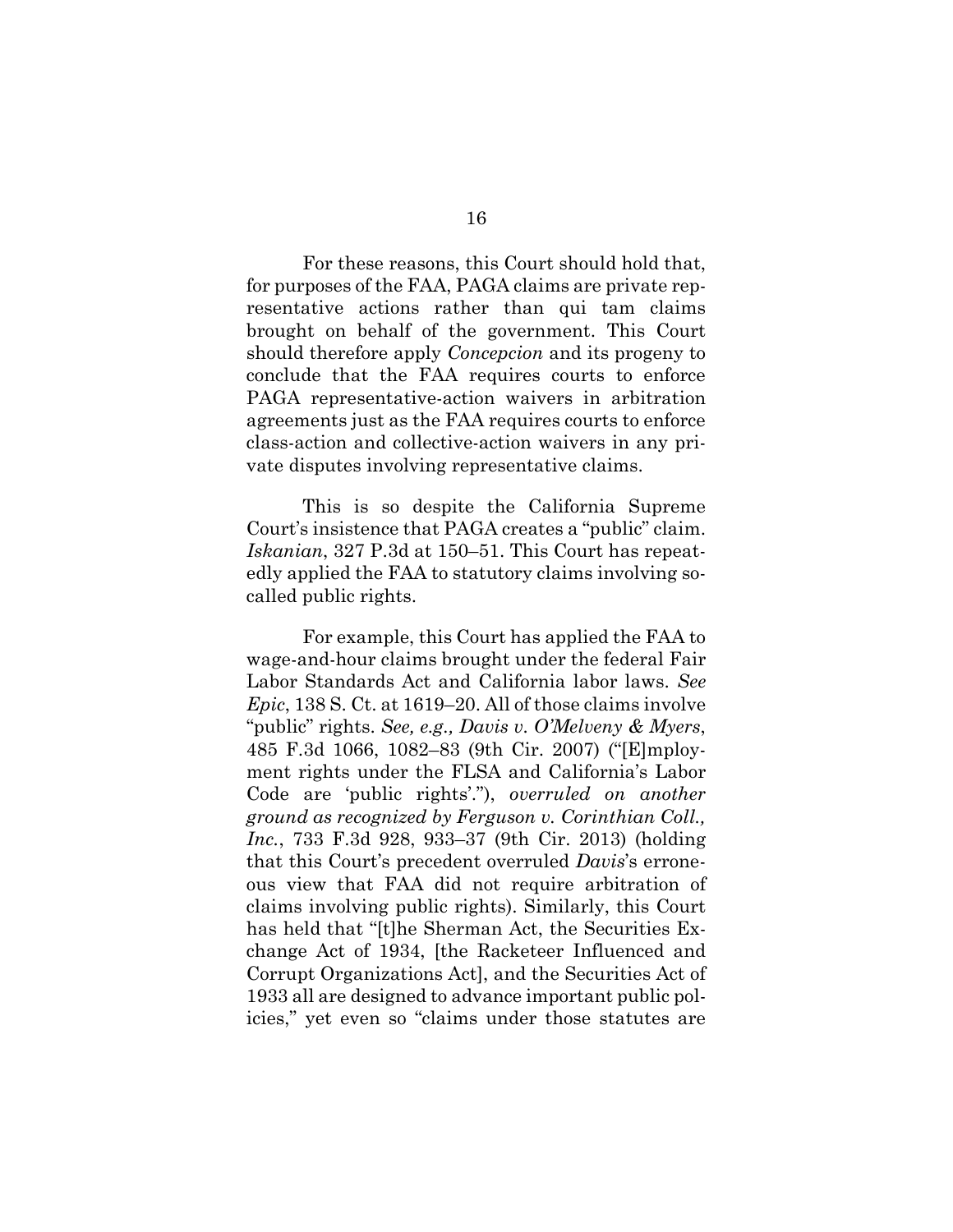<span id="page-26-1"></span>appropriate for arbitration" under the FAA. *Gilmer*, 500 U.S. at 28. Likewise, the Court has held that the FAA requires the arbitration of claims brought under the Age Discrimination in Employment Act, *id.* at 26– 28, even though that statute affords public rights, *e.g.*, *Davis*, 485 F.3d at 1082.

<span id="page-26-0"></span>This Court's precedent requires courts to apply the FAA to claims asserting public rights. That PAGA claims purportedly involve public rights therefore cannot displace the preemptive mandate of the FAA.

## **III. THE FAA APPLIES TO PAGA CLAIMS EVEN IF THEY ARE GOVERNMENTAL CLAIMS.**

### <span id="page-26-2"></span>**A. Governmental claims are subject to the FAA under** *Epic***.**

Even if—indulging *Iskanian*'s fiction—PAGA claims are governmental claims, the FAA's preemptive mandate still applies. This is so because, under *Epic*, the FAA applies to governmental claims.

*Epic* consolidated and resolved three separate cases. In resolving one of these cases, *Murphy Oil USA, Inc. v. N.L.R.B.*, 808 F.3d 1013 (5th Cir. 2015), this Court affirmed the Fifth Circuit's application of the FAA to a government enforcement action akin to a PAGA claim. *See Epic*, 138 S. Ct. at 1632.

*Murphy Oil* was a government enforcement action brought by the National Labor Relations Board; it was not initiated by a private employee as an individual or class action. The Board's General Counsel issued an administrative complaint accusing an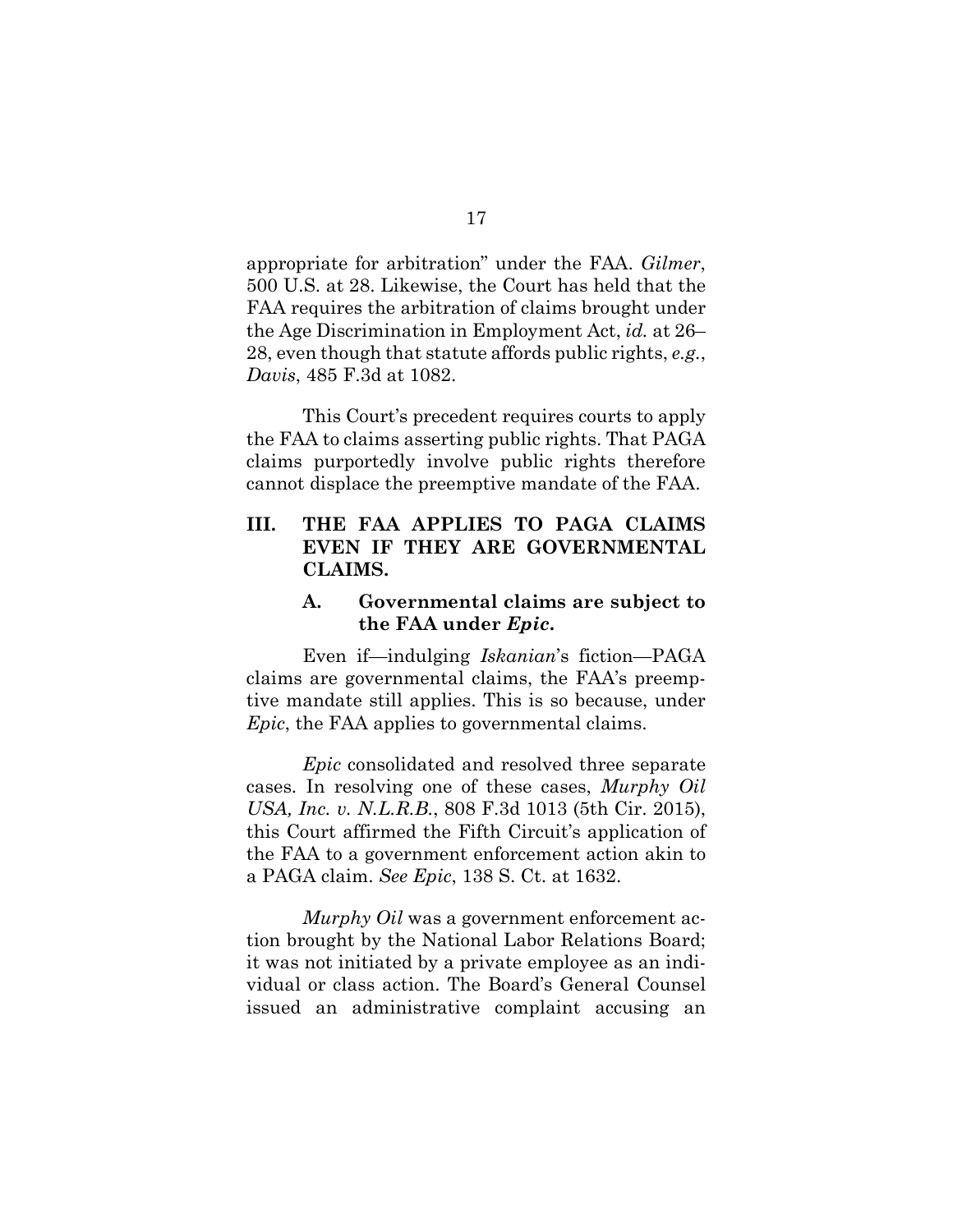<span id="page-27-2"></span>employer of violating the National Labor Relations Act (NLRA) by requiring employees to agree to individual arbitration of any employment disputes. *Murphy Oil*, 808 F.3d at 1016. The General Counsel pursued NLRA claims only the government could prosecute—statutory public rights to collective action that are "enforced one way: by the Board, through its processes." *Murphy Oil USA, Inc.*, 361 N.L.R.B. 774, 774–75, 780–82 (2014).

<span id="page-27-1"></span>Applying the NLRA, the Board ruled that the employer had committed unfair labor practices by inducing employees to waive representative proceedings through its arbitration agreements. *See id.* Nothing in the FAA compelled a contrary conclusion, the Board asserted, because the General Counsel sought to vindicate rights "enforced solely by the Board there is no private right of action under the [NLRA]." *Id.* at 781–82. After all, the NLRA "vindicates public, not private rights." *Gurley v. Hunt*, 287 F.3d 728, 732 (8th Cir. 2002). Thus, the Board's determination that the FAA yields to the NLRA rested on the perceived difference between claims belonging to the government and claims belonging to private plaintiffs. *See Murphy Oil*, 361 N.L.R.B. at 779, 781–82.

<span id="page-27-0"></span>But the Fifth Circuit applied the FAA and reversed in part. *Murphy Oil*, 808 F.3d at 1015. In construing the FAA and NLRA harmoniously—to "have 'equal importance in our review' of employment arbitration contracts"—the Fifth Circuit unmistakably applied the FAA to a government-initiated enforcement action. *Id.*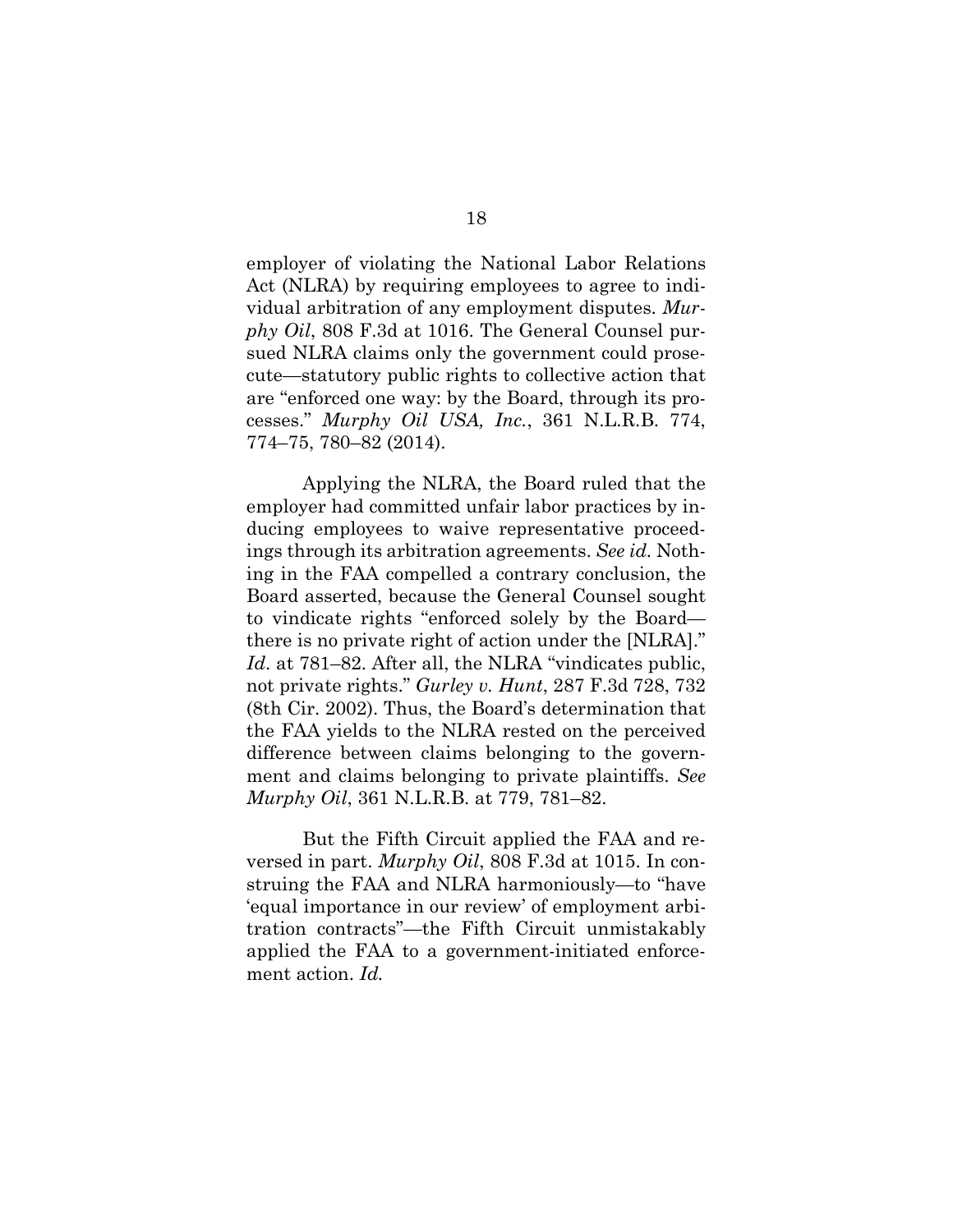<span id="page-28-2"></span><span id="page-28-1"></span>In *Epic*, this Court affirmed the Fifth Circuit's *Murphy Oil* decision, 138 S. Ct. at 1632, thereby joining the Fifth Circuit in rejecting the Board's analysis. In refusing to abide by the FAA's mandate because no private right of action was implicated, *Murphy Oil*, 361 N.L.R.B. at 781–82, the Board had fastened onto an irrelevant distinction between public and private claims. That same distinction persuaded the California Supreme Court to exempt PAGA claims from the FAA's scope in *Iskanian*. Thus, the reasoning on which *Iskanian* and its progeny relied cannot be squared with *Epic*.

It is true that *Murphy Oil* concerned claims belonging to the *federal* government, while *Iskanian* insists that PAGA claims belong to a *state* government. But this distinction cannot support an argument that state claims evade FAA scrutiny while federal claims do not. *Epic* affirmed the application of the FAA to an enforcement action brought by the *federal* government, so the Supremacy Clause dictates that the FAA must apply with equal force to enforcement actions brought on behalf of a *state* government. *See supra* p. 12; *see also Am. Express Co. v. Italian Colors Rest.*, 570 U.S. 228, 252 (2013) (Kagan, J., dissenting) ("We have no earthly interest (quite the contrary) in vindicating [preempted state] law.").

<span id="page-28-0"></span>Nor does it make a difference that *Murphy Oil* was an enforcement action brought by the government itself rather than a qui tam action brought by a proxy on behalf of the government. Given that *Epic* affirmed *Murphy Oil*'s application of the FAA to an enforcement action commenced by the government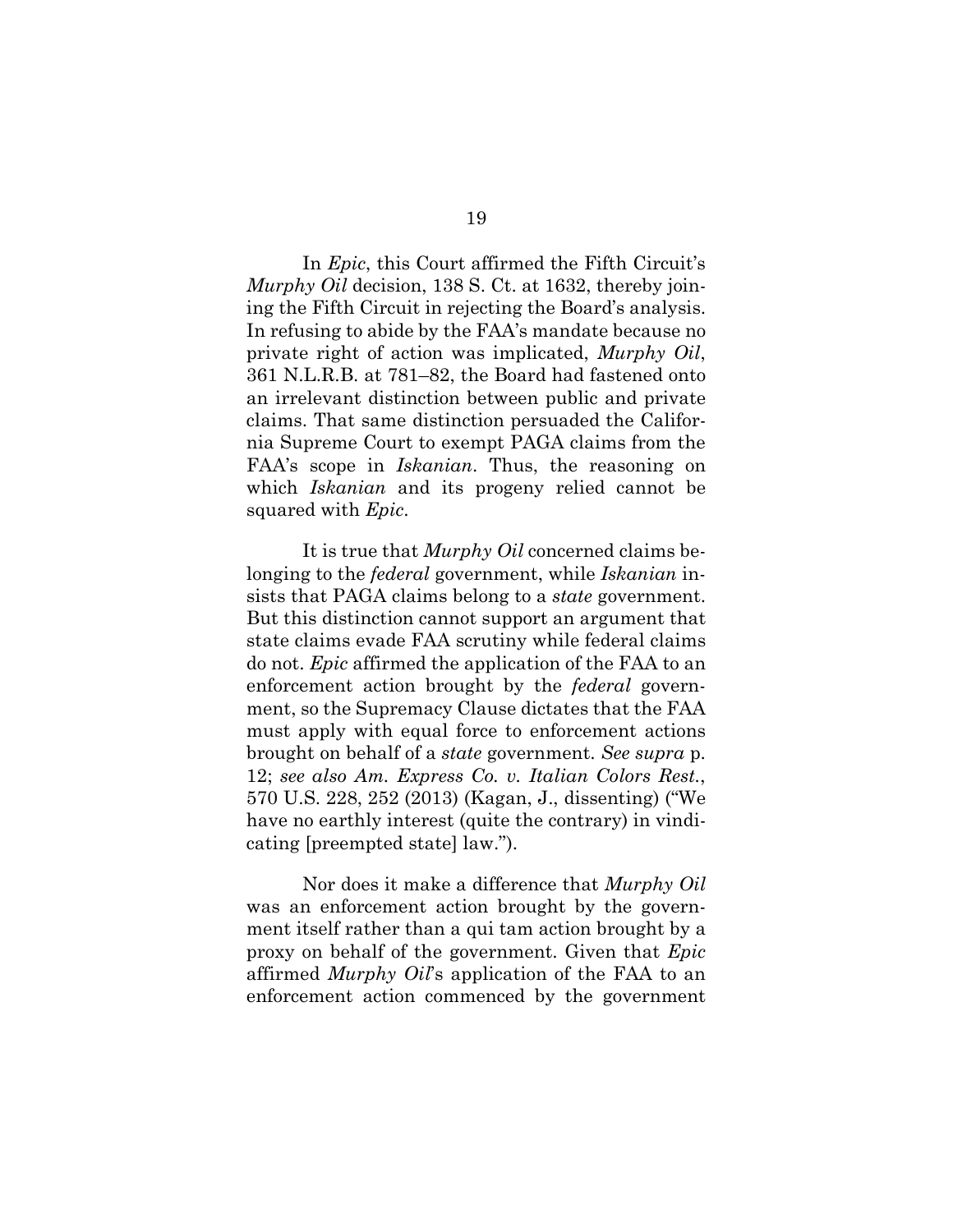itself, the FAA must likewise apply where a proxy sues on the government's behalf.

## **B. Even absent** *Epic,* **the FAA covers qui tam claims because they belong to the relator, who can bind the government to arbitration of those claims.**

If anything, the very nature of a qui tam claim confirms that the named plaintiff asserting such a claim on the government's behalf binds the government to an arbitration provision to which the plaintiff previously agreed before becoming the relator.

<span id="page-29-1"></span>The relator "is the party" in a qui tam action. *Eisenstein*, 556 U.S. at 932. In contrast, though the federal government is a "'real party in interest,'" it is not automatically *a* "party." *Id.* at 934 (citation omitted). Absent intervention by the government, the relator is the sole "party." *Id*. at 932–34 (citation omitted). In other words, by partially assigning its claim to the relator, the government makes the relator the sole interested party pursuing the claim. *Vt. Agency*, 529 U.S. at 773–74.

<span id="page-29-3"></span><span id="page-29-2"></span><span id="page-29-0"></span>Due to this partial assignment, the government and relator are "both real parties in interest." *Eisenstein*, 556 U.S. at 934 (citation omitted). Where parties pursue assigned claims, they are asserting "legal rights of their own." *Sprint Commc'ns Co. v. APCC Servs., Inc.*, 554 U.S. 269, 290 (2008) (emphasis omitted). Thus, the qui tam claim belongs to both the relator and the government. *See, e.g.*, *United States ex rel. Ritchie v. Lockheed Martin Corp.*, 558 F.3d 1161,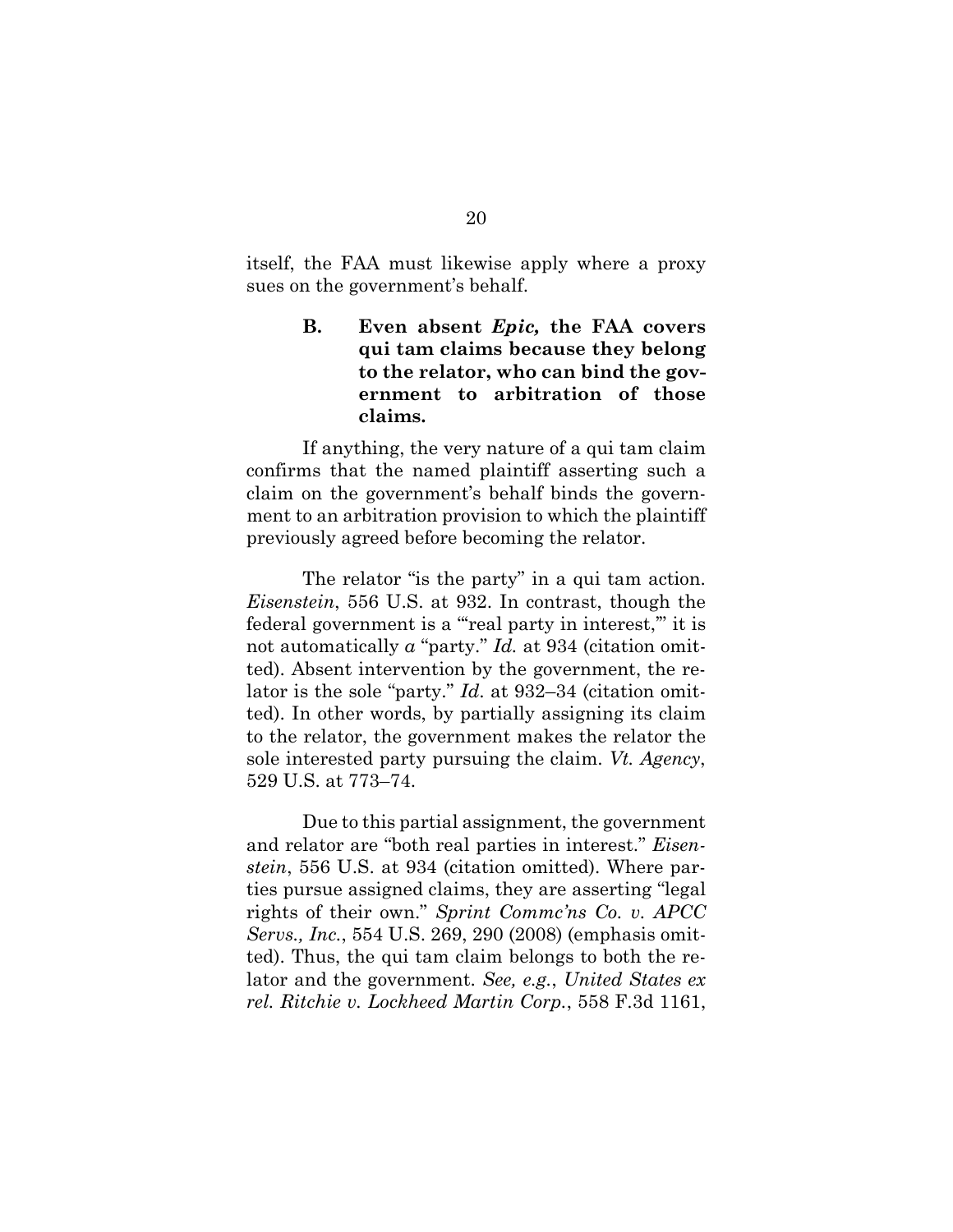<span id="page-30-2"></span><span id="page-30-1"></span>1167 (10th Cir. 2009) ("The portion of the [FCA] claim assigned to the relator, namely the amount the relator is entitled to recover in a successful action, belongs to the relator to a sufficient degree" to allow defendant to enforce the release of the FCA qui tam claim to which relator agreed before filing the claim.). In sum, because the qui tam claim "both assigns the Government's injury in fact [to the relator] (*Sprint*) and turns the relator into a real party in interest (*Eisenstein*), the relator must also own the claim" and therefore, under this Court's precedent, "employers can compel relators to arbitrate the qui tam claims" since "those claims belong to relators as 'partial assignees.'" Mathew Andrews, *Whistling in Silence: The Implications of Arbitration on Qui Tam Claims Under the False Claims Act*, 15 Pepp. Disp. Resol. L.J. 203, 227– 29 (2015).

<span id="page-30-6"></span><span id="page-30-5"></span><span id="page-30-4"></span><span id="page-30-3"></span><span id="page-30-0"></span>Relators who have agreed to arbitration can therefore be compelled to arbitrate their qui tam claims. *E.g.*, *United States ex rel. Hicks v. Evercare Hosp.*, No. 12-cv-887, 2015 WL 4498744, at \*3 (S.D. Ohio July 23, 2015) (compelling arbitration of qui tam claim); *Deck v. Miami Jacobs Bus. Coll. Co*., No. 12 cv-63, 2013 WL 394875, at \*6–8 (S.D. Ohio Jan. 31, 2013) (same); *see also United States v. Bankers Ins. Co*., 245 F.3d 315, 325 (4th Cir. 2001) ("Statutory civil claims are subject to the arbitration process," and there is "no valid basis for placing the FCA claim in a different category."). Thus, individual workers asserting PAGA claims can bind the State to the arbitration agreements they entered into when they first started working for the company. *Valdez v. Terminix Int'l Co. Ltd.*, 681 F. App'x 592, 594 (9th Cir. 2017).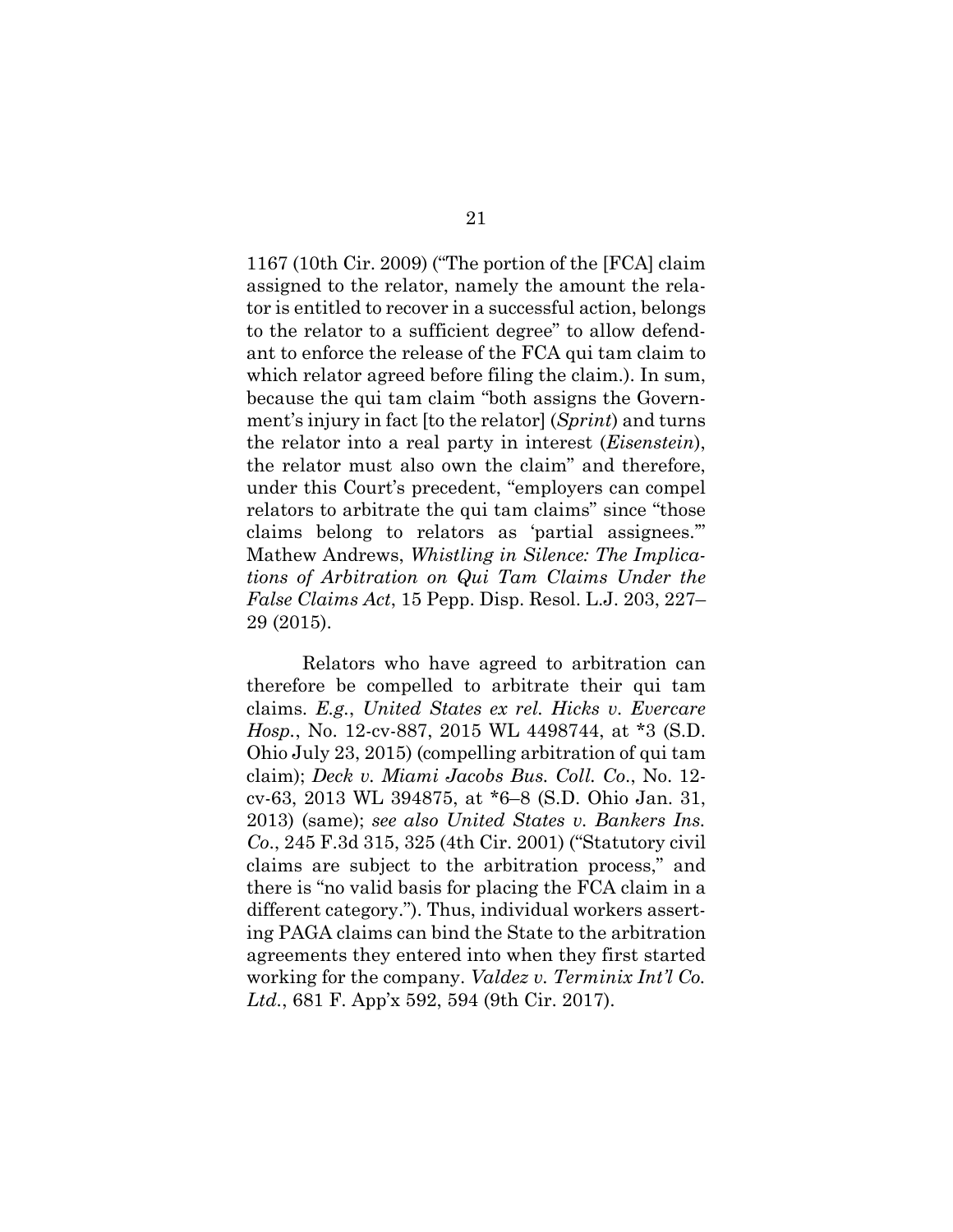<span id="page-31-0"></span>California courts disagree. Insisting that the State is the sole real party in interest in a PAGA action, *e.g.*, *Correia*, 244 Cal. Rptr. 3d at 179, 189–91, they reason that a PAGA claim belongs only to the government and that "[t]here is no individual component to a PAGA action," *Kim*, 459 P.3d at 1131.

<span id="page-31-2"></span><span id="page-31-1"></span>But this view collides with the nature of a qui tam action, in which *both* the relator *and* the government are real parties in interest. *See Eisenstein*, 556 U.S. at 932–34. California courts cannot have it both ways: they cannot (1) insist that PAGA claims fall outside the FAA's scope because they are qui tam claims (where the government and relator *both* have an ownership interest in the claim) while (2) at the same time refusing to treat PAGA claims like qui tam claims by deeming the government the sole real party in interest.

Either PAGA claims *are not* truly qui tam claims, in which case the California Supreme Court cannot evade the FAA's application to PAGA claims based on their supposed qui tam nature, or PAGA claims *are* qui tam claims that relators may agree to address through arbitration due to their ownership interest in the claims. Either way, the FAA requires enforcement of the PAGA representative-action waiver in the named plaintiff's arbitration agreement.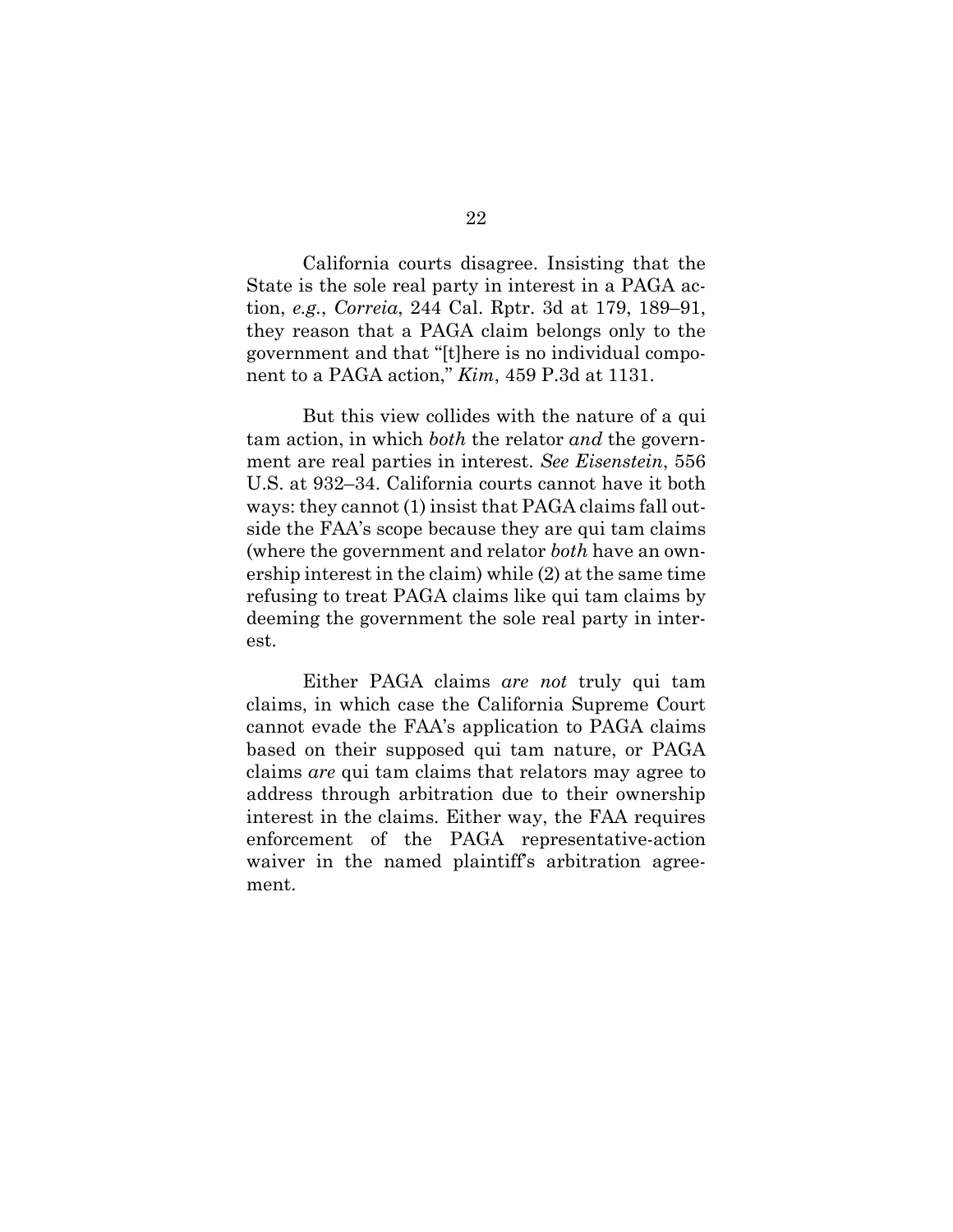### **C. Regardless, the FAA still applies because the named plaintiffs control the prosecution of the claims.**

There is an independent reason why the FAA applies to PAGA claims, even if they are governmental claims: the virtually exclusive control over the litigation that PAGA grants to named plaintiffs.

<span id="page-32-2"></span><span id="page-32-1"></span><span id="page-32-0"></span>This Court has indicated that the FAA applies to a governmental claim where the litigation of that claim can be "dictated" by a private individual who agreed to arbitration and the government is not "the master of its own case." *Waffle House*, 534 U.S. at 280, 291. That aptly describes a PAGA claim. The named plaintiff in a PAGA lawsuit wields almost complete control over the litigation—far more than an FCA relator. PAGA "lacks the 'procedural controls' necessary to ensure that California—not the aggrieved employee (the named party in PAGA suits)—retains 'substantial authority' over the case." *Magadia*, 999 F.3d at 677. Once the named plaintiff commences the PAGA action, "the State has no authority under PAGA to intervene in a case brought by an aggrieved employee." *Id.* In short, the State "does not have supervisorial authority over the employee in the [PAGA] litigation"—rather, at most, the government "must be provided with prior notice of any proposed [PAGA] settlement, and the [trial] court must approve the final settlement." *Correia*, 244 Cal. Rptr. 3d at 184. It makes no sense to say named plaintiffs exercise virtually exclusive control over the litigation of PAGA claims yet cannot elect to include PAGA claims in arbitration agreements governed by the FAA.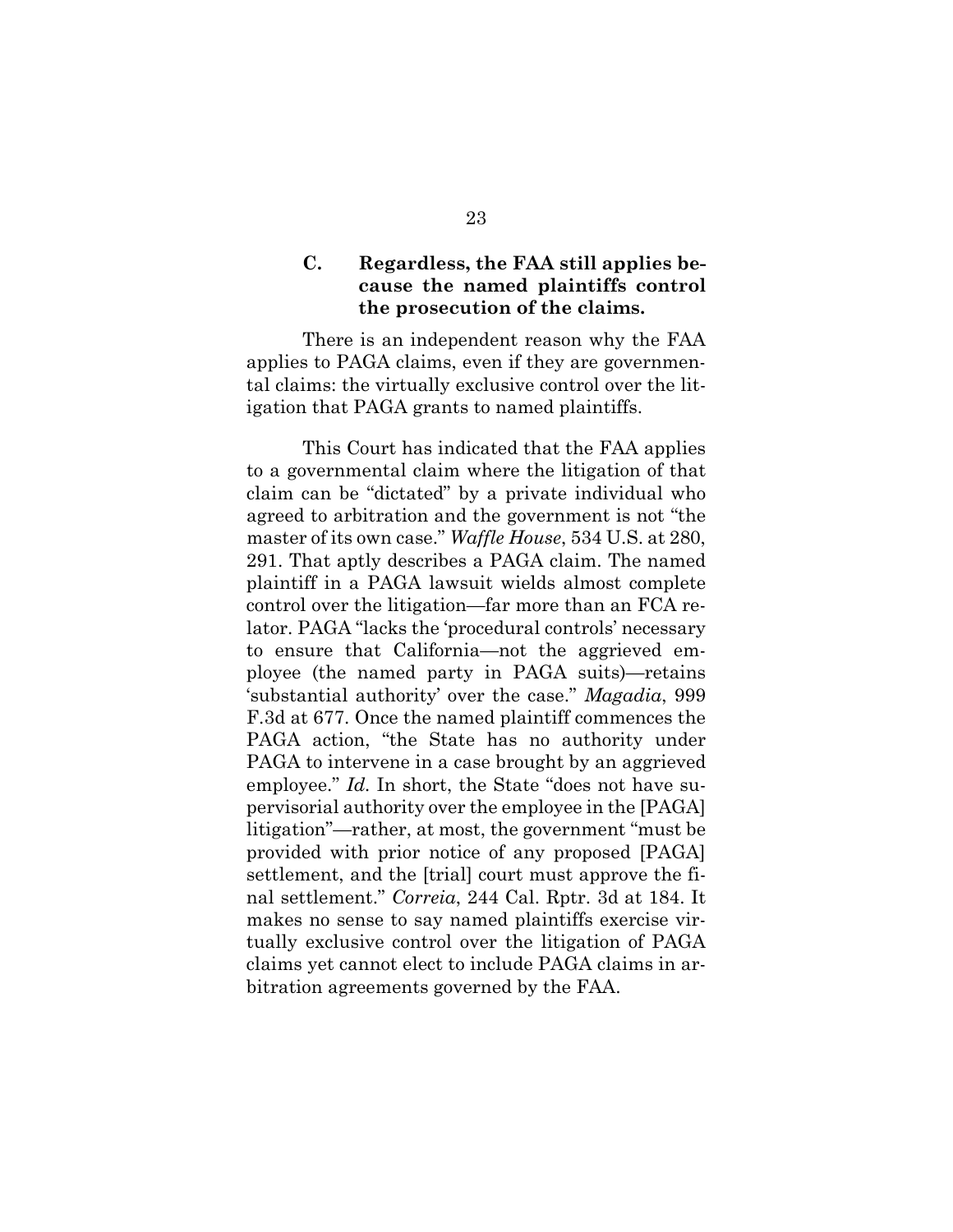<span id="page-33-0"></span>The California Supreme Court maintained that *Waffle House* is distinguishable because it "involved a suit by the government seeking to obtain victim-specific relief on behalf of an employee bound by the arbitration agreement," while a named plaintiff who brings a PAGA claim seeks "to obtain remedies other than victim-specific relief, i.e., civil penalties paid largely into the state treasury." *Iskanian*, 327 P.3d at 151. This view ignores *Waffle House*'s caveat—the FAA may have applied to bar the EEOC's claim based on the employee's arbitration agreement had the employee possessed the authority to control the EEOC's case, *see Waffle House*, 534 U.S. at 291. That is precisely the type of unfettered control PAGA plaintiffs possess.

<span id="page-33-1"></span>*Iskanian* implied that, had *Waffle House* not been distinguishable on this erroneous rationale, it might compel the conclusion that the FAA precludes altogether the arbitration of PAGA claims because they are governmental claims. *See* 327 P.3d at 150– 51. This view is wrong. *Waffle House* merely held that the FAA did not bar a court action commenced by the government where the statutory scheme vested the government with complete control over the lawsuit. 534 U.S. at 282, 290–96; *see also id.* at 298 (emphasizing EEOC's "exclusive authority over the choice of forum and the prayer for relief once a charge has been filed"); *Preston*, 552 U.S. at 359 (explaining that *Waffle House* "addressed the role of an agency" that "pursu[ed] an enforcement action in its own name"). *Waffle House* did not say that the FAA would not apply if a private employee, rather than the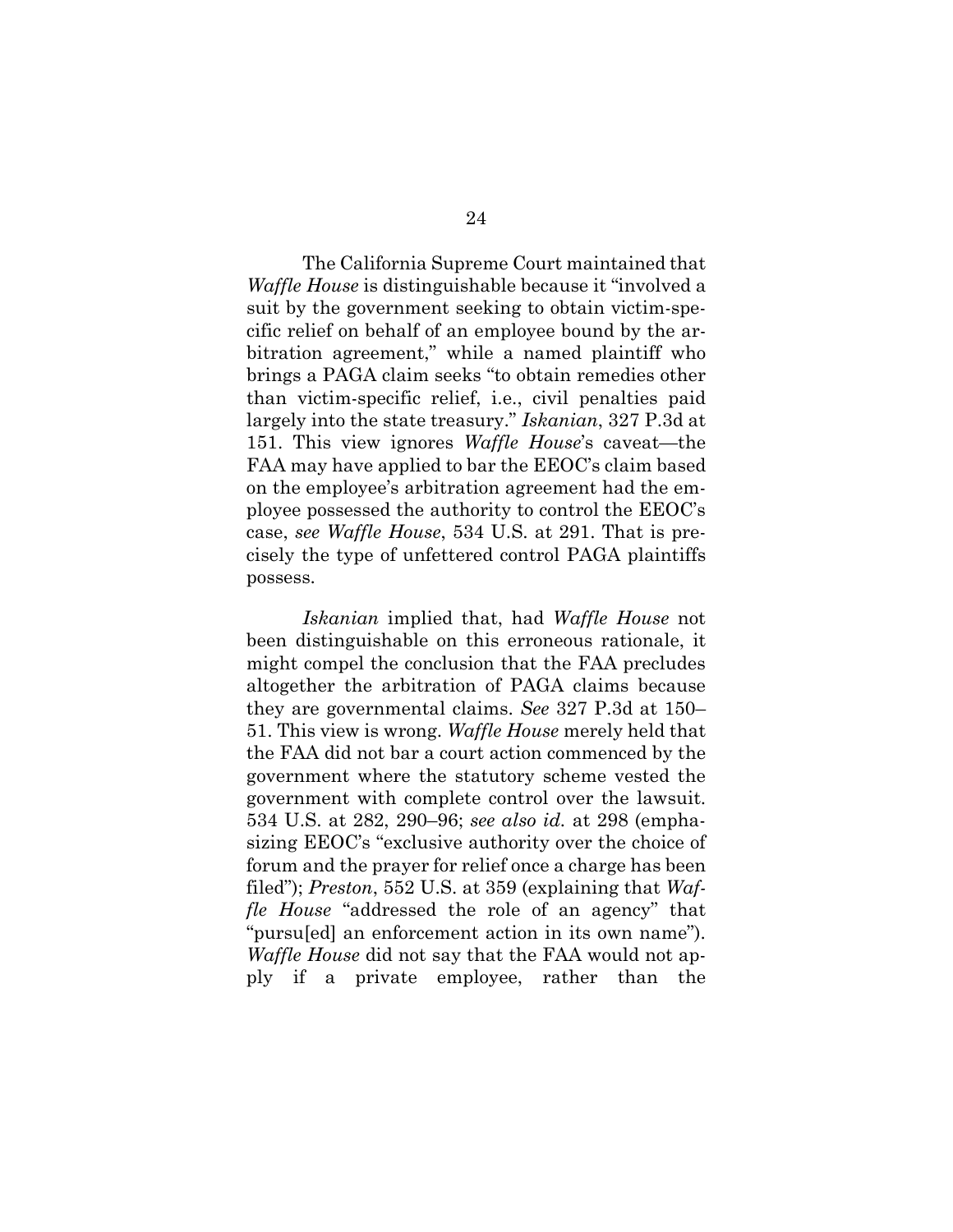government, was the master of the lawsuit and had agreed to arbitrate.

That is the case with PAGA. A PAGA claim is commenced not by a governmental agency but by a private plaintiff—here, the very person who expressly agreed to bilateral arbitration instead of representative court proceedings—whom PAGA vests with virtually complete control over the litigation. (Opening Br. 37–39.) Under *Waffle House*, this is the type of claim that can be barred by a representative-action waiver in an arbitration agreement enforceable under the FAA. *See* 534 U.S. at 291–292.

## <span id="page-34-0"></span>**IV. THE FAA'S SAVING CLAUSE DOES NOT PREVENT THE FAA FROM PREEMPT-ING** *ISKANIAN***'S PAGA RULE.**

Unlike California state courts, the Ninth Circuit does not hold that the FAA is inapplicable to PAGA claims. *See, e.g.*, *Sakkab*, 803 F.3d at 434. But the Ninth Circuit has followed *Iskanian* for a different reason: *Iskanian*'s prohibition against representativeaction waivers is supposedly a generally applicable contract defense, which the FAA saves from preemption. *Id.* at 432–40. That rationale is wrong under this Court's precedent.

First, while the FAA's saving clause "allows courts to refuse to enforce arbitration agreements" based on "generally applicable contract defenses," *Epic*, 138 S. Ct. at 1622 (citations omitted), that clause cannot save the *Iskanian* rule from preemption because *Iskanian* is expressly founded on California's "public policy" against provisions requiring individual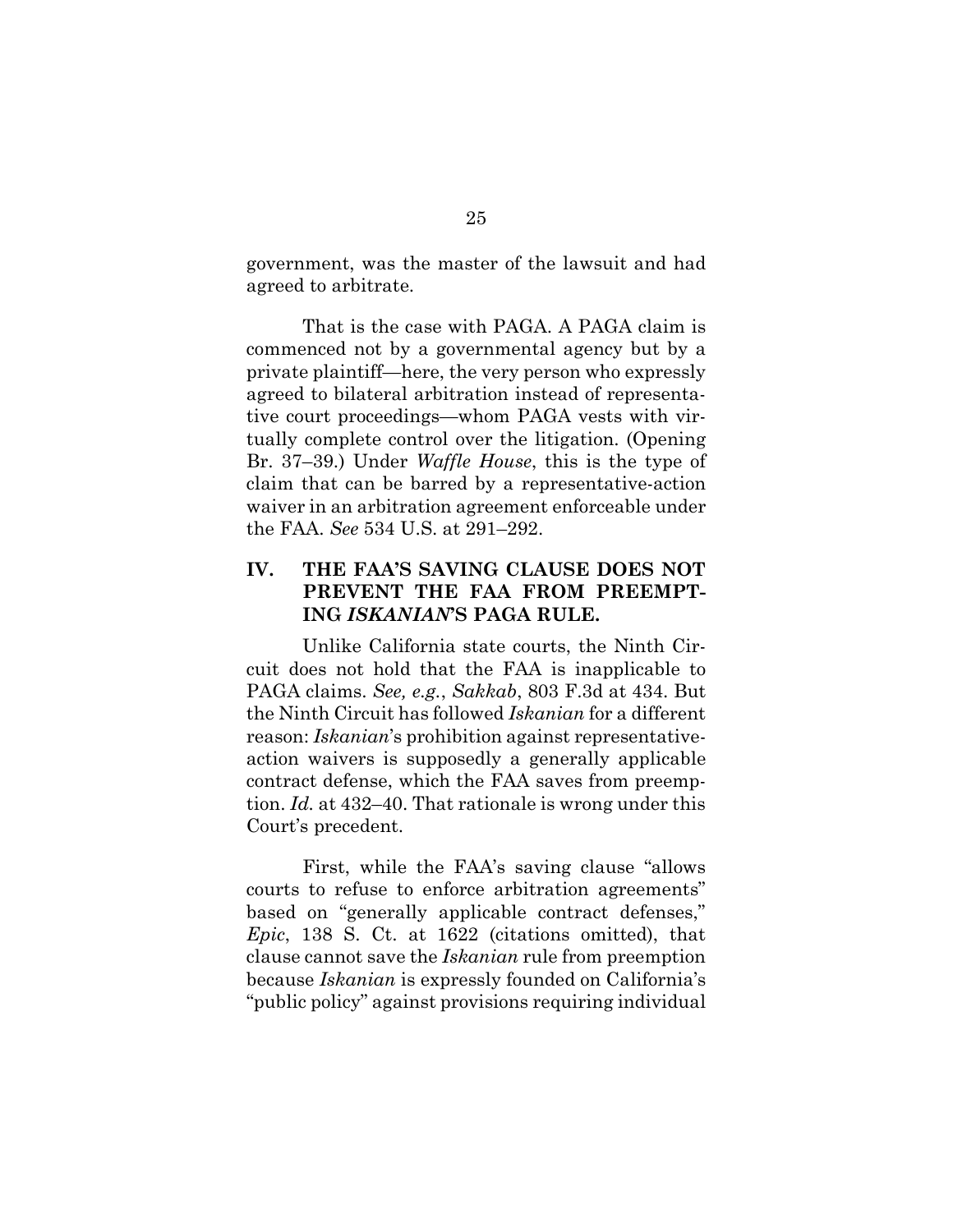<span id="page-35-1"></span>arbitration that waive representative PAGA claims, 327 P.3d at 133, and is therefore not a generally-applicable contract defense. The FAA does not preserve from preemption state or federal rules that invalidate arbitration provisions for policy reasons. *See, e.g.*, *Epic*, 138 S. Ct. at 1622, 1632 (holding that arbitration agreements requiring individual arbitration had to be enforced according to their terms regardless of any federal public policy vindicating federal labor laws); *Marmet Health*, 565 U.S. at 533–34 (vacating decision holding arbitration agreement unenforceable based on state public policy). "In the [FAA], Congress has instructed federal courts to enforce arbitration agreements according to their terms," and courts are "not free to substitute [their] preferred economic policies for those chosen by the people's representatives." *Epic*, 138 S. Ct. at 1619, 1632.

<span id="page-35-0"></span>Second, even contract defenses that purportedly have general applicability are preempted by the FAA when, in reality, such defenses "derive their meaning from the fact that an agreement to arbitrate is at issue" or "prohibit[ ] outright the arbitration of a particular type of claim." *Kindred Nursing Ctrs. Ltd. P'ship v. Clark*, 137 S. Ct. 1421, 1426 (2017) (quoting *Concepcion*, 563 U.S. at 339, 341); *see id.* ("The [FAA] also displaces any rule that covertly accomplishes the same objective by disfavoring contracts that (oh so coincidentally) have the defining features of arbitration agreements."). The *Iskanian* rule falls afoul of both these strictures. It prohibits outright the arbitration of an entire category of claims: "a PAGA claim lies outside the FAA's coverage," *Iskanian*, 327 P.3d at 386, so California courts consider it "nonarbitrable,"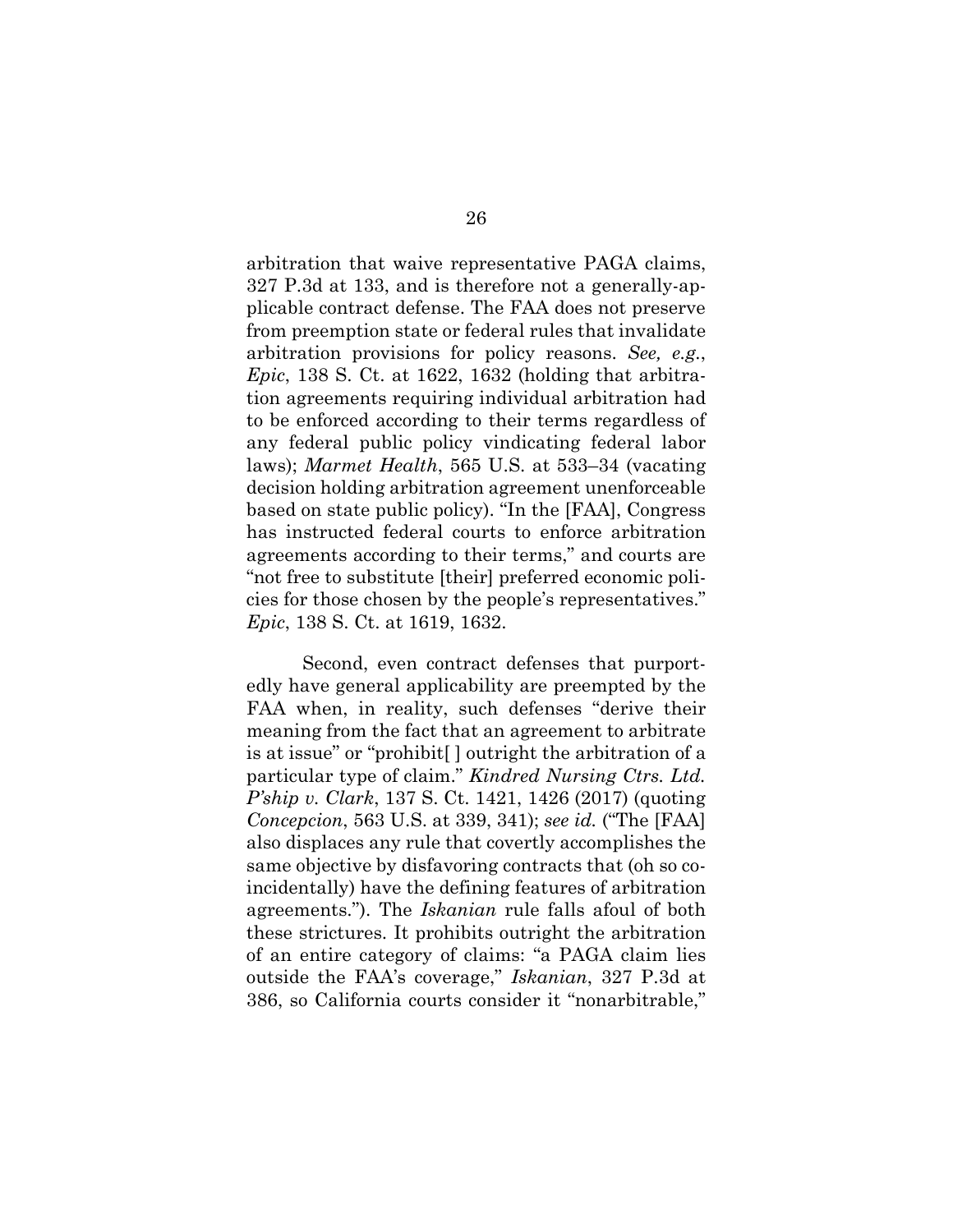<span id="page-36-1"></span><span id="page-36-0"></span>*Brooks*, 260 Cal. Rptr. 3d at 432. Consequently, California courts allow plaintiffs asserting wage-and-hour claims to circumvent an arbitration agreement simply by filing a PAGA claim. *See Rivas*, 842 F. App'x at 58 & n.1 (Bumatay, J., concurring). And the *Iskanian* rule is "the type of defense that targets an arbitration agreement '*just because it requires bilateral arbitration*,' which the Court held doesn't survive the FAA." *Id.* at 59 (quoting *Epic*, 138 S. Ct. at 1623).

Third, the FAA preempts even generally applicable state laws that "interfere[ ] with fundamental attributes of arbitration and thus create[ ] a scheme inconsistent with the FAA." *Concepcion*, 563 U.S. at 344. In *Concepcion*, this Court held that California's rule frustrating the enforceability of class-action waivers in arbitration agreements did just that (and was therefore preempted by the FAA). There, a state rule requiring a switch from bilateral arbitration to class proceedings made "the process slower, more costly, and more likely to generate procedural morass," called for "procedural formality," and "greatly increase[d] risks to defendants." *Id.* at 348–50. The *Iskanian* rule invalidating PAGA representative-action waivers does the same thing, and that rule is also preempted by the FAA.

<span id="page-36-2"></span>For example, the *Iskanian* rule makes the litigation process slower and more costly. Plaintiffs asserting representative PAGA claims can seek to recover penalties for thousands—or even hundreds of thousands—of individuals. *See, e.g*., *Turrieta*, 284 Cal. Rptr. 3d at 771–72 (affirming PAGA settlement for group estimated "to include a maximum of 565,000 individuals"). "A PAGA action may thus cover a vast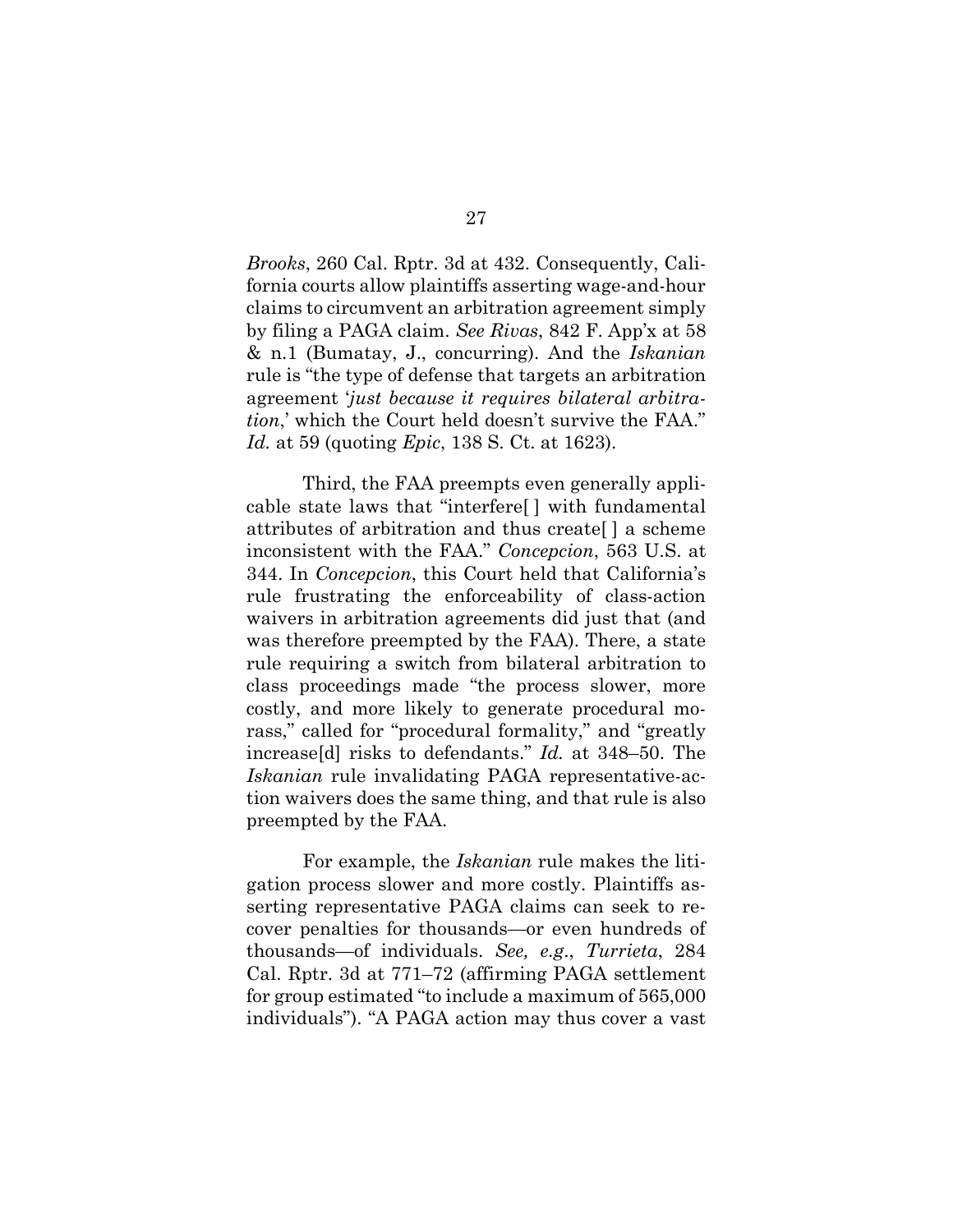<span id="page-37-3"></span><span id="page-37-1"></span>number of employees, each of whom may have markedly different experiences relevant to the alleged violations." *Wesson v. Staples the Off. Superstore, LLC*, 283 Cal. Rptr. 3d 846, 859 (Ct. App. 2021). Since "a PAGA claim can cover disparate groups of employees and involve different kinds of violations raising distinct questions," PAGA actions are exceedingly complex. *Id.* at 860. Unsurprisingly, PAGA claims are "substantially slower" and "substantially more costly" to litigate than to individually arbitrate. *Sakkab*, 803 F.3d at 445 (N.R. Smith, J., dissenting); *see, e.g.*, *Espinoza v. Hepta Run, Inc.*, No. B306292, 2022 WL 167770, at \*1–2, \*2 n.4 (Cal. Ct. App. Jan. 19, 2022) (describing procedural case history reflecting that representative PAGA claim took more than two years to proceed to trial); *Wesson*, 283 Cal. Rptr. 3d at 854 (explaining that trial court had estimated plaintiff's PAGA claim would require a "trial lasting more than four years"); *Driscoll v. Granite Rock Co.*, No. 1-08- CV-103426, 2011 WL 10366147 (Cal. Super. Ct. Sept. 20, 2011) (entering defense judgment on PAGA claim that took nearly four years to proceed to a bench trial lasting 14 days and involving 55 witnesses and 285 exhibits).

<span id="page-37-2"></span><span id="page-37-0"></span>Representative PAGA proceedings in court also involve higher stakes and higher risks than bilateral arbitration. As with class claims, penalties sought in representative PAGA proceedings routinely run into the millions—even *billions*—of dollars. *See, e.g.*, *Turrieta*, 284 Cal. Rptr. 3d at 771–72, 775 n.7 (affirming approval of \$15 million PAGA settlement, over objections of plaintiffs from other PAGA cases who claimed *billions* of dollars in PAGA penalties).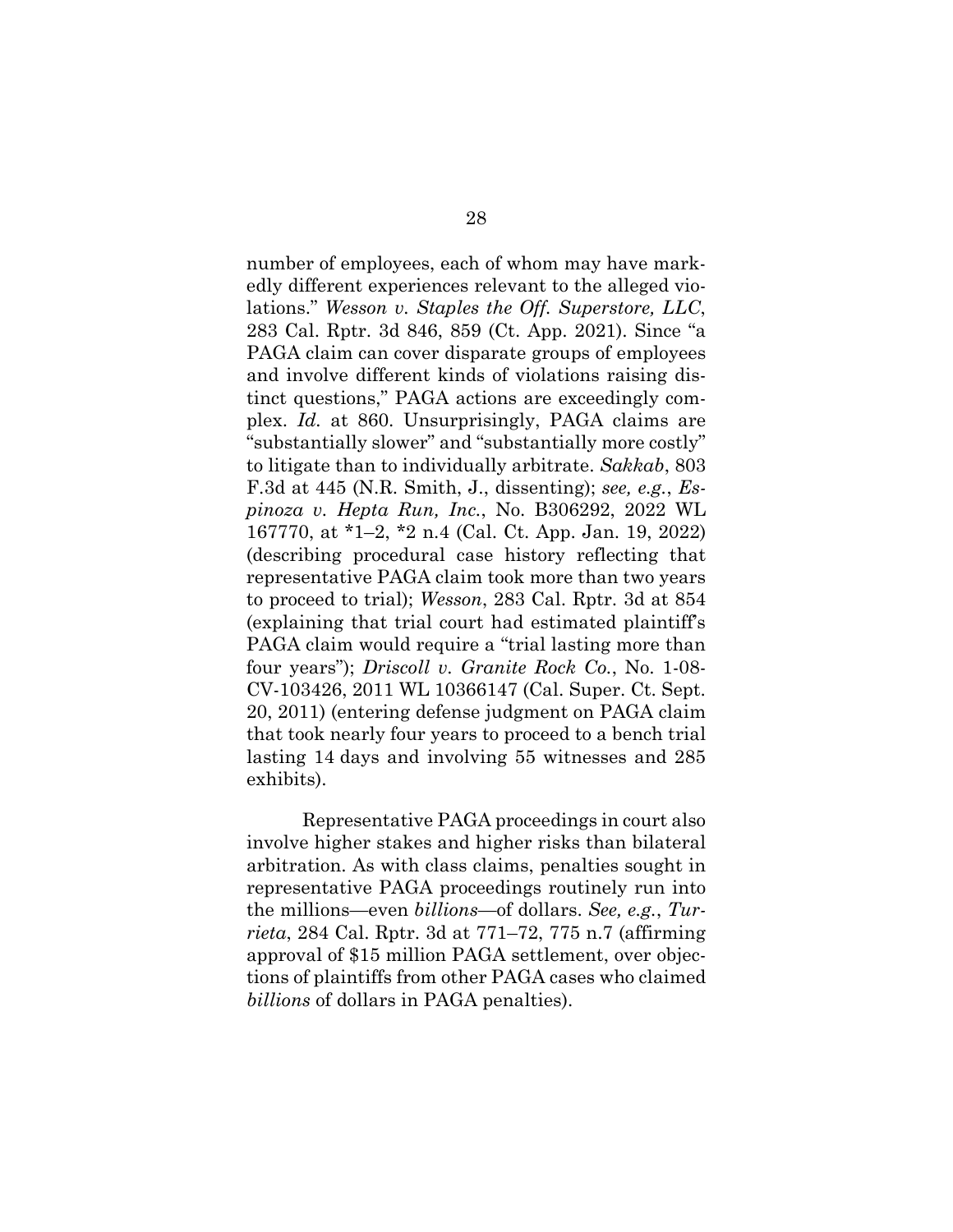<span id="page-38-2"></span>Furthermore, representative PAGA proceedings in court involve far more procedural formality than individual arbitration. PAGA discovery can extend "as broadly as class action discovery has been extended"; the California Supreme Court has rebuffed efforts to cabin the "broad discovery" authorized for PAGA claims. *Williams*, 398 P.3d at 74, 78, 81. The parties in a PAGA case would, "at a minimum," need "costly and time-consuming" discovery "into how many employees may have suffered violations and how many times such violations occurred." *Teimouri v. Macy's, Inc.*, No. D060696, 2013 WL 2006815, at \*17 (Cal. Ct. App. May 14, 2013).

<span id="page-38-1"></span><span id="page-38-0"></span>Likewise, representative PAGA proceedings in court often devolve into a procedural morass. "[D]etermining whether the employer committed Labor Code violations with respect to each employee" implicated by a PAGA claim "may raise practical difficulties and may prove to be unmanageable." *Wesson*, 283 Cal. Rptr. 3d at 859. "Indeed, PAGA claims may well present more significant manageability concerns than those involved in class actions." *Id.* at 859–60.

These same considerations led this Court to conclude in *Concepcion* that a state-law rule barring class-action waivers was preempted by the FAA. *See* 563 U.S. at 348–50. Thus, the FAA preempts the *Iskanian* rule because it "burdens arbitration in the same three ways identified in *Concepcion*." *Sakkab*, 804 F.3d at 444 (N.R. Smith, J., dissenting).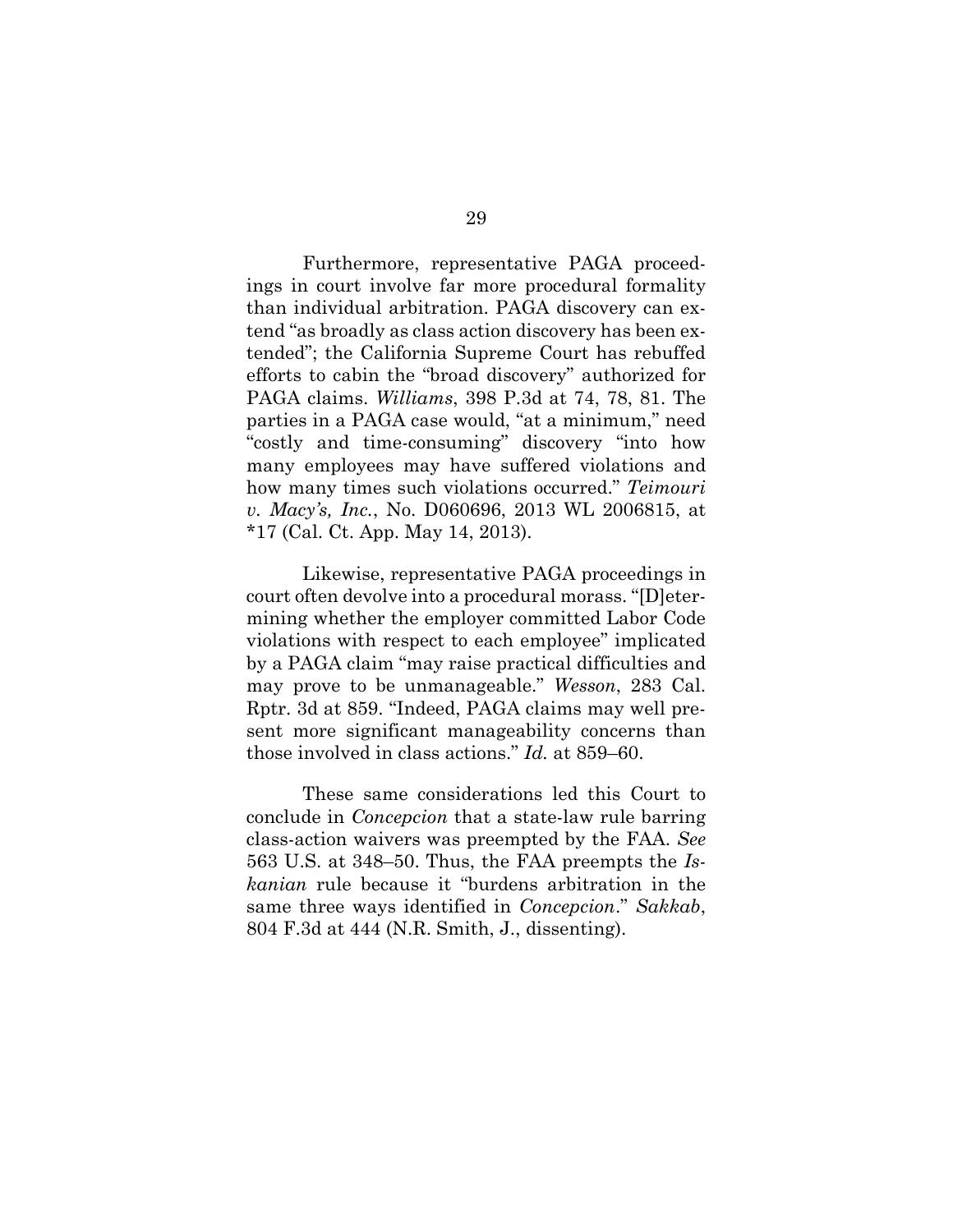## **V. RESPONDENT'S CONCERNS ABOUT THE WAIVER OF REPRESENTATIVE PAGA CLAIMS CANNOT RENDER THE FAA INAPPLICABLE.**

Respondent has argued that the FAA cannot require enforcement of PAGA representative-action waivers because the FAA "does not provide for enforcement of agreements that claims cannot be pursued at all" (Opp'n 17) and the enforcement of such a waiver would effectively prevent the State from asserting such a claim (Opp'n 19). According to Respondent, enforcing such waivers would improperly allow "defendants to excuse themselves from liability  $\dots$ ." (Opp'n 17.) Respondent contends this Court's precedent bars such a result (Opp'n 17–19) because *Mitsubishi Motors Corp. v. Soler Chrysler-Plymouth, Inc.*, 473 U.S. 614, 628 (1985), said: "By agreeing to arbitrate a statutory claim, a party does not forgo the substantive rights afforded by the statute; it only submits to their resolution in an arbitral, rather than a judicial, forum."

<span id="page-39-1"></span>This argument relies on a mistaken premise. The enforcement of a PAGA representative-action waiver waives no one's substantive rights nor otherwise insulates the defendant from liability.

<span id="page-39-0"></span>PAGA "is simply a procedural statute allowing an aggrieved employee to recover civil penalties—for Labor Code violations—that otherwise would be sought by state labor law enforcement agencies." *Amalgamated Transit Union, Loc. 1756 v. Superior Ct.*, 209 P.3d 937, 943 (Cal. 2009). As a result, "[p]reventing a plaintiff from using this [PAGA]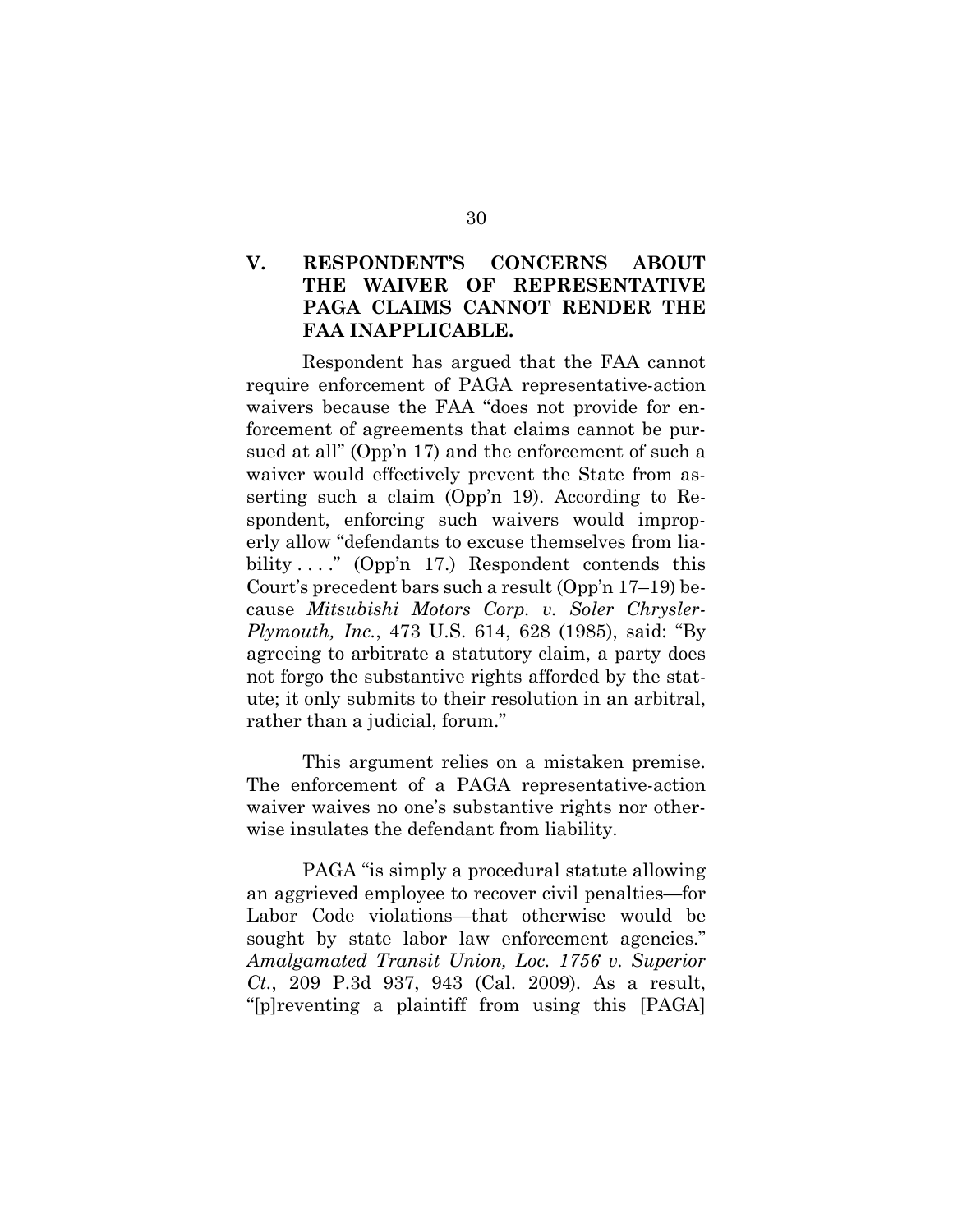<span id="page-40-2"></span>procedure has no effect on the state's property rights" in civil penalties. *Wesson*, 283 Cal. Rptr. 3d at 860 n.14. "[T]he State remains entitled to recover civil penalties for any Labor Code violations by the employer, subject to the applicable statute of limitations." *Id.*[3](#page-40-3) 

PAGA civil penalties may also be sought by a different PAGA proxy (a fellow aggrieved worker) who did not consent to arbitration. *See Sakkab*, 803 F.3d at 449 (N.R. Smith, J., dissenting) (explaining that "any employee not subject to an arbitration agreement waiving such [representative PAGA] actions is free to bring a PAGA claim," and that nothing prevents the State "from raising the labor violations on its own").

In any event, even if PAGA representative-action waivers did waive substantive state rights (which is not the case), this Court's precedent would not prevent the FAA from requiring the enforcement of such waivers. The passage Respondent cherry-picks from

<span id="page-40-3"></span><span id="page-40-1"></span><span id="page-40-0"></span><sup>3</sup> This is not merely a theoretical proposition, as recent litigation in California against Uber Technologies shows. Drivers who agreed to individual arbitration brought representative PAGA claims in court against Uber, alleging that Uber misclassified them as independent contractors in violation of California law. *E.g.*, *Gregg v. Uber Techs., Inc.*, No. B302925, 2021 WL 1561297, at \*1–2 (Cal. Ct. App. Apr. 21, 2021), *petition for cert. filed*, 2021 WL 4353008 (U.S. Sept. 21, 2021) (No. 21-453). Even so, California's Attorney General and Labor Commissioner are also suing Uber based on the same misclassification theory. *See, e.g.*, *People v. Uber Techs., Inc.*, 270 Cal. Rptr. 3d 290, 302 (Ct. App. 2020); Complaint, *Garcia-Brower v. Uber Techs., Inc.*, No. RG20070283 (Cal. Super. Ct. Aug. 5, 2020), 2020 WL 4729151.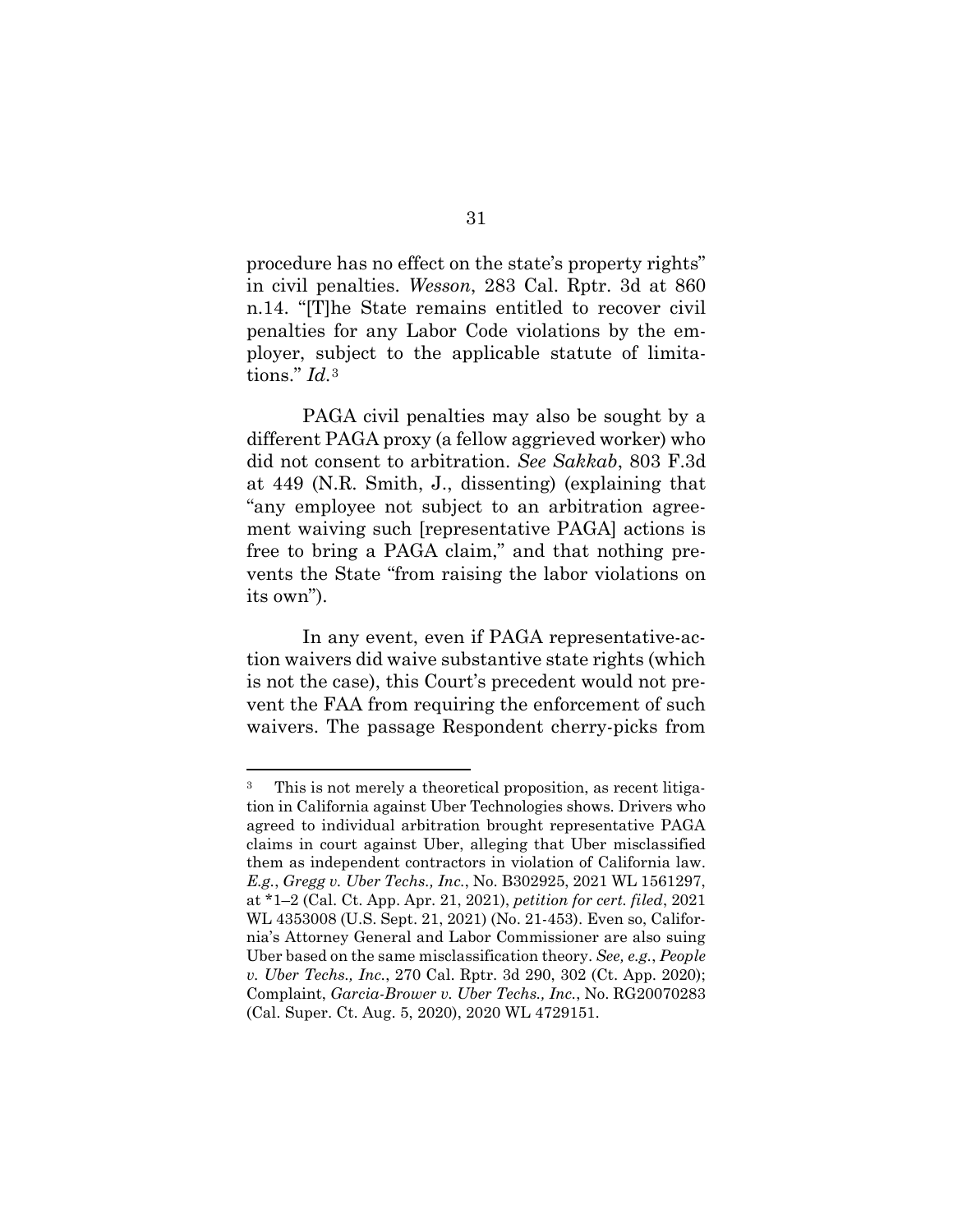<span id="page-41-1"></span><span id="page-41-0"></span>*Mitsubishi Motors* was dicta suggesting a willingness to invalidate an arbitration agreement that operates as a prospective waiver of a party's right to pursue *federal* statutory remedies—dicta that has since become known as the "'effective-vindication' exception" to the FAA. *Am. Express*, 570 U.S. at 235–36. But this Court has never applied this dicta to invalidate any arbitration agreements. *Id.* Moreover, this theoretical exception would apply solely to waivers of "a *federal* statutory right." *Id.* at 235 (emphasis added); *see id.* at 252 (Kagan, J., dissenting) (acknowledging that federal courts have "no earthly interest (quite the contrary) in vindicating [state] law" since the "effectivevindication rule comes into play only when the FAA is alleged to conflict with another *federal* law").

Thus, "if a state law violates or frustrates the FAA, the state law must give way, even if such a decision prevents the state's interest from being vindicated." *Sakkab*, 803 F.3d at 449 (N.R. Smith, J., dissenting); *see id.* at 433 n.9 (majority opinion) (rejecting contention that effective-vindication exception invalidates PAGA representative-action waivers, because this exception "does not extend to state statutes" (citation omitted)). The State cannot, as a matter of its own public policy, override the FAA's mandate by dictating that any *particular* aggrieved employee may invoke PAGA's representative-action procedure. *Id.* at 449–50 (N.R. Smith, J., dissenting). It violates the FAA for California to adopt rules and procedures favoring one or more plaintiffs by enabling them to exploit PAGA's representative-action procedure after they have entered into arbitration agreements waiving the right to do so. *See Epic*, 138 S. Ct.